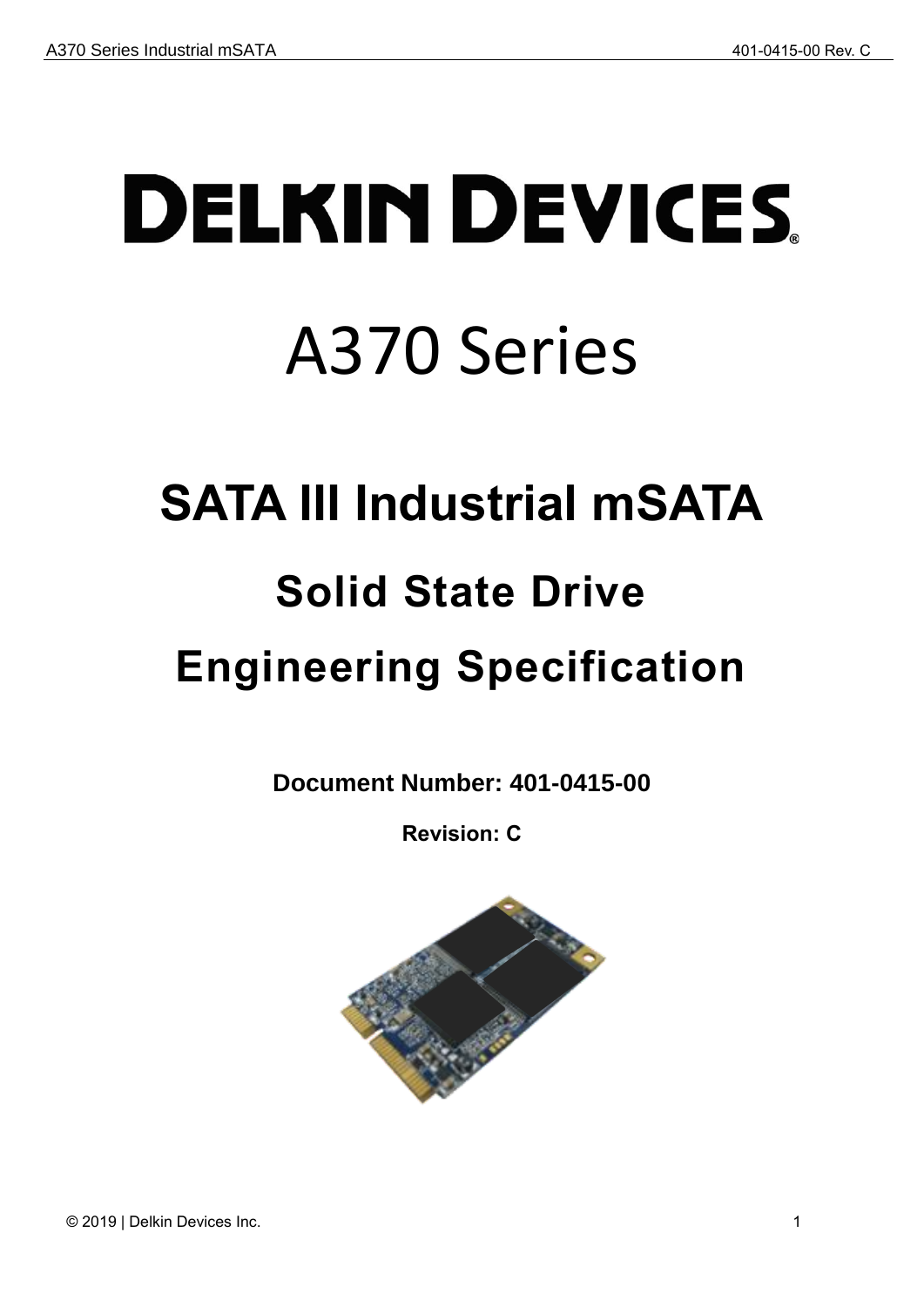# **Product Overview**

- ⚫ **Capacity**
	- 8GB to 128GB
- ⚫ **SATA Interface**
	- SATA Revision 3.0
	- SATA 1.5Gbps, 3Gbps, and 6Gbps interface
- ⚫ **Flash Interface**
	- Flash type: SLC
- ⚫ **Performance**
	- Read: up to 170 MB/s
	- Write: up to 150 MB/s
- ⚫ **Power ConsumptionNote1**
	- Active mode: < 1485 mW
	- Idle mode: <825 mW
- ⚫ **TBW (Terabytes Written) Note2**
	- 9360 TBW for 128GB
- ⚫ **MTBF**
	- More than 2,000,000 hours
- ⚫ **Features**
	- Global Wear Leveling
	- Bad Block Management
	- TRIM
	- SMART
	- **NCQ**
	- Over-Provisioning Note<sub>3</sub>
	- Firmware Update Capability
	- Hardware Write Protection Option
	- Hardware Quick Erase Pin
- ⚫ **Temperature Range**
	- Operation: -40°C ~ 85°C
	- Storage:  $-50^{\circ}$ C ~ 100 $^{\circ}$ C
- ⚫ **RoHS compliant**

#### **Notes:**

- 1. Please see ["4.2](#page-11-0) [Power Consumption"](#page-11-0) for details.
- 2. Please see "TBW (Terabytes Written)" in Chapter [2"](#page-8-0) for details.
- 3. Contact Delkin for overprovisioned configurations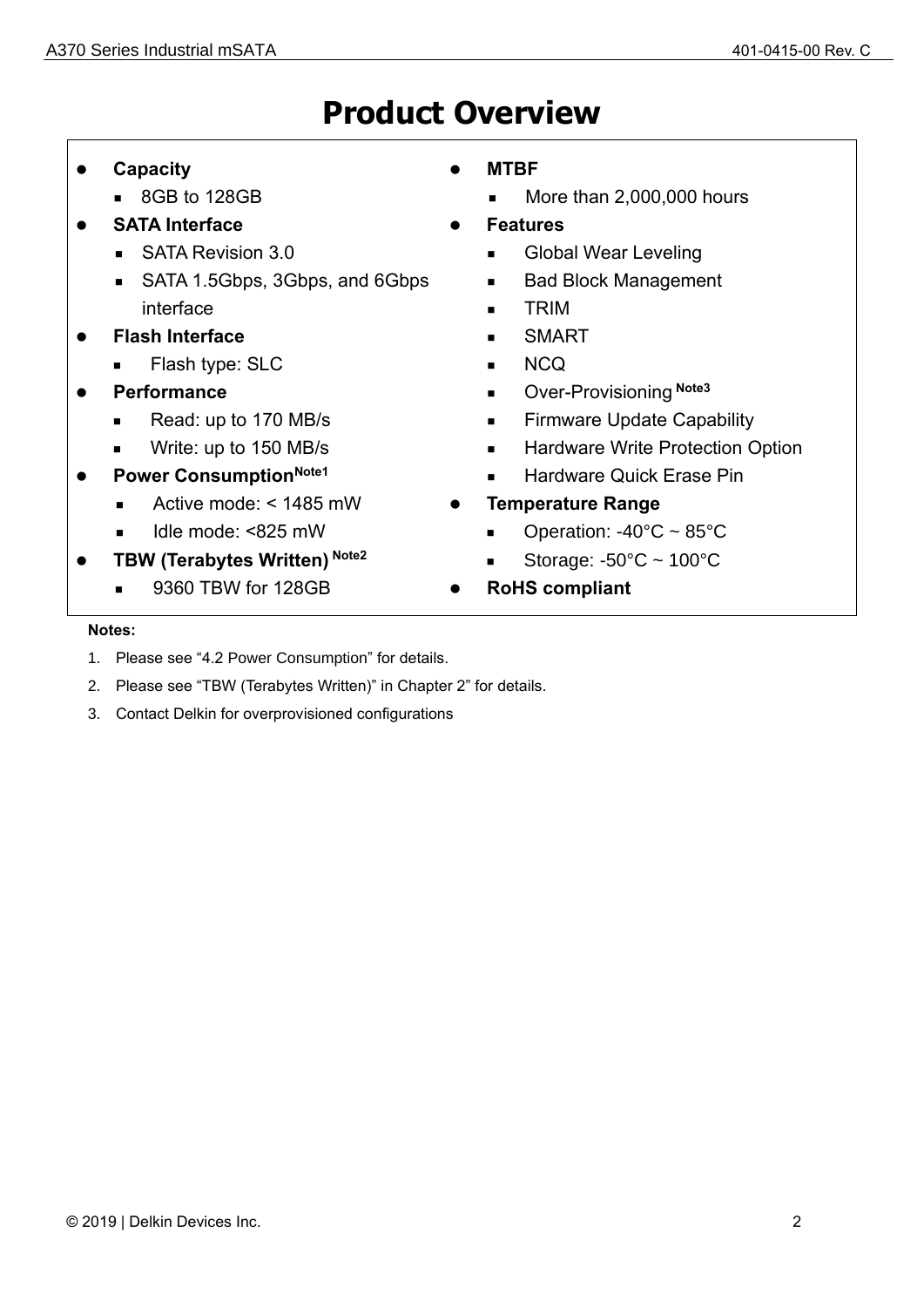# **TABLE OF CONTENTS**

| 1. |        |
|----|--------|
|    | 1.1.   |
|    | 1.2.   |
|    |        |
|    |        |
|    | 1.3.2. |
|    | 1.3.3. |
|    | 1.3.4. |
|    | 1.3.5  |
|    | 1.3.6. |
|    | 1.3.7. |
|    |        |
|    |        |
|    | 1.4.2. |
|    | 1.4.3. |
|    |        |
|    |        |
| 2. |        |
| 3. |        |
|    |        |
|    |        |
|    |        |
|    |        |
|    |        |
|    | 3.3.   |
| 4. |        |
|    | 4.1.   |
|    |        |
| 5. |        |
|    |        |
| 6. |        |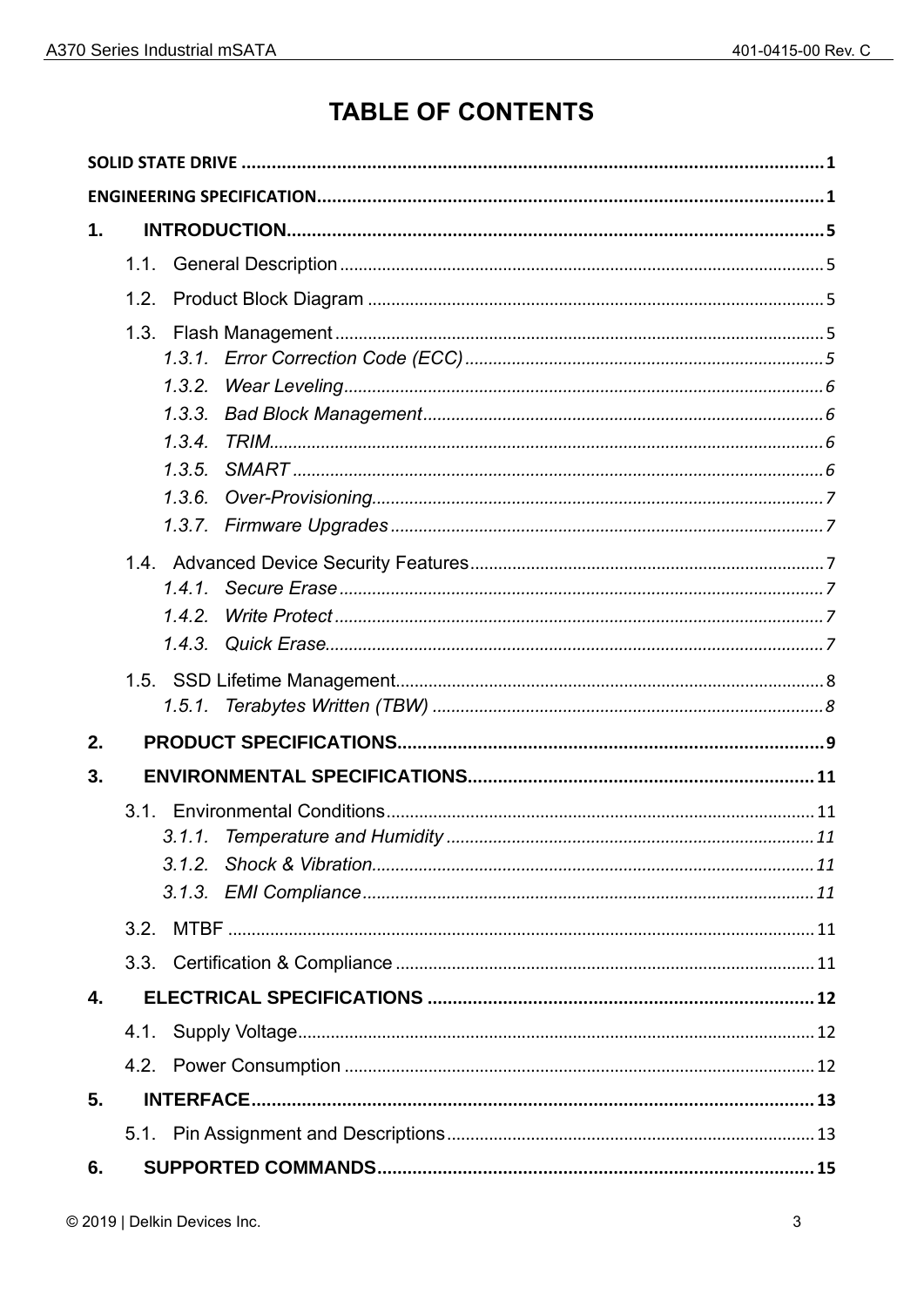| 8.             |  |
|----------------|--|
| 9 <sub>1</sub> |  |

# **LIST OF FIGURES**

|--|--|

# **LIST OF TABLES**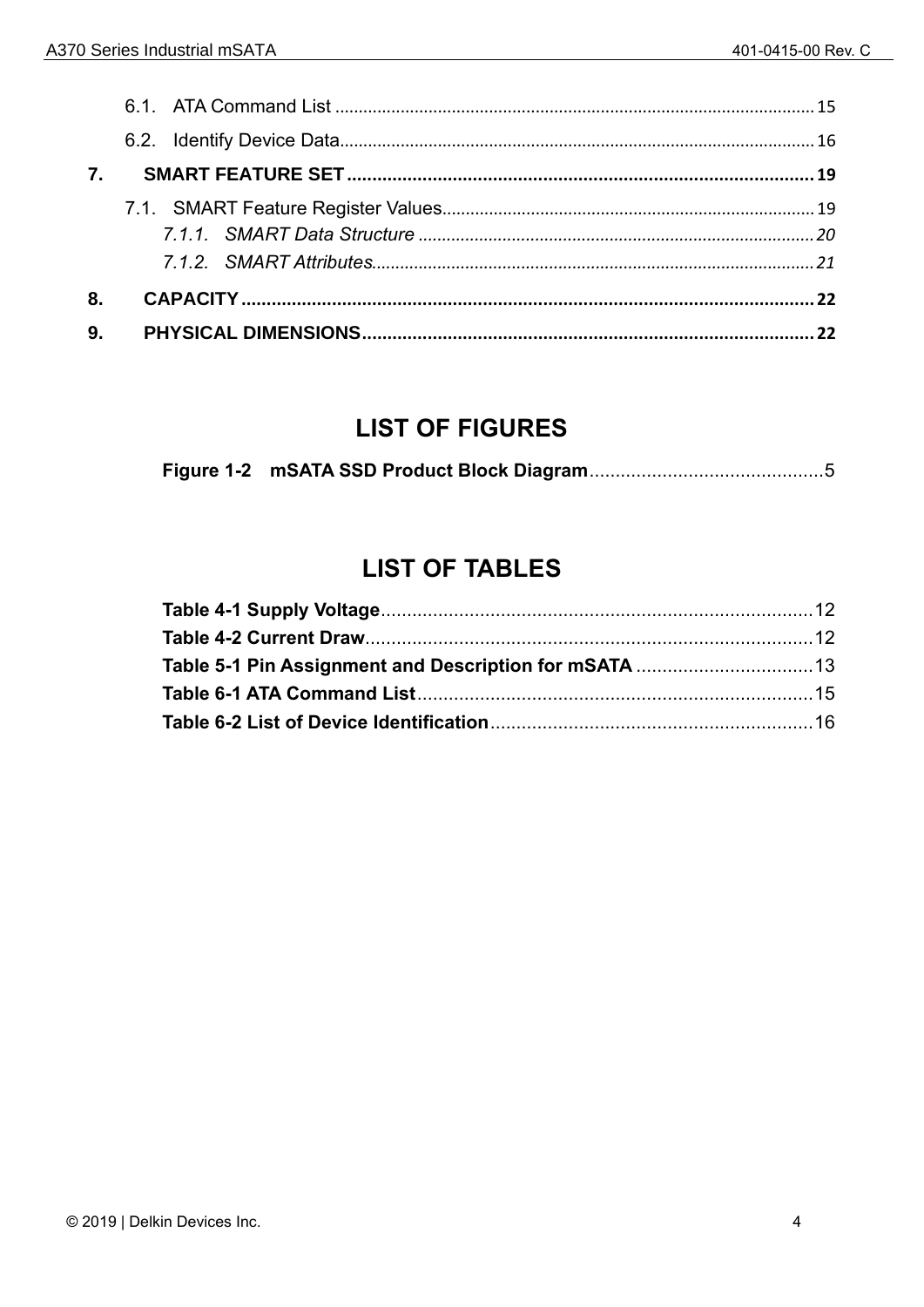# <span id="page-4-0"></span>**1. INTRODUCTION**

#### <span id="page-4-1"></span>**1.1. General Description**

Delkin Devices' A370 Series SATA III Industrial SLC mSATA Solid State Drive (SSD) delivers all the advantages of flash disk technology with Serial ATA III interface and is fully compliant with the JEDEC MO-300C form factor standard. The mSATA draws significantly lower power compared to traditional hard drives and is also much smaller and lighter. The SLC drive is available in capacities up to 128GB and can reach speeds up to 170MB/s read as well as 150MB/s write (measured by CrystalDiskMark v3.0).

#### <span id="page-4-2"></span>**1.2. Product Block Diagram**



**Figure 1-1 mSATA SSD Product Block Diagram**

#### <span id="page-4-5"></span><span id="page-4-3"></span>**1.3. Flash Management**

#### <span id="page-4-4"></span>**1.3.1. Error Correction Code (ECC)**

Flash memory cells will deteriorate with use, which might generate random bit errors in the stored data. Thus, Delkin's SATA III Industrial SLC mSATA SSD applies a BCH ECC algorithm, which can detect and correct errors occur during read process, ensure data been read correctly, as well as protect data from corruption.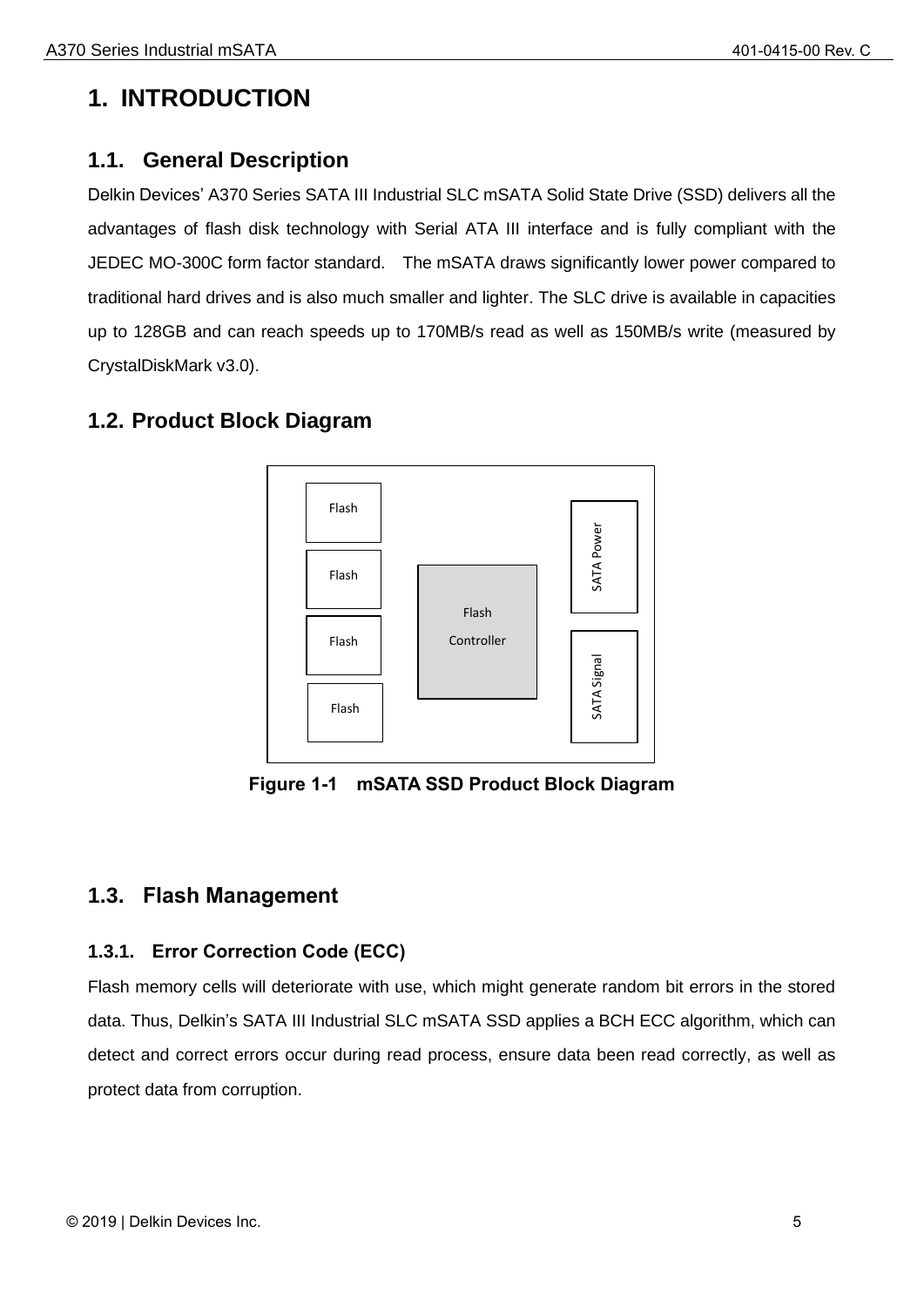#### <span id="page-5-0"></span>**1.3.2. Wear Leveling**

NAND flash devices can only undergo a limited number of program/erase cycles, and in most cases, the flash media are not used evenly. If some areas are updated more frequently than others, the lifetime of the device would be reduced significantly. Thus, Wear Leveling is applied to extend the lifespan of NAND flash by evenly distributing write and erase cycles across the media.

Delkin utilizes advanced Wear Leveling algorithms, which can efficiently distribute flash usage through the whole flash media area. Moreover, by implementing a Global Wear Leveling algorithm, the life expectancy of the NAND flash is greatly improved.

#### <span id="page-5-1"></span>**1.3.3. Bad Block Management**

Bad blocks are blocks that include one or more invalid bits, and their reliability is not guaranteed. Blocks that are identified and marked as bad by the manufacturer are referred to as "Initial Bad Blocks". Bad blocks that are developed during usage of the flash are named "Later Bad Blocks". Delkin implements an efficient bad block management algorithm to detect the factory-produced bad blocks and manages any bad blocks that appear with use. This practice further prevents data being stored into bad blocks and improves data reliability.

#### <span id="page-5-2"></span>**1.3.4. TRIM**

TRIM is a feature which helps improve the read/write performance and speed of solid-state drives (SSD). Unlike hard disk drives (HDD), SSDs are not able to overwrite existing data, so the available space gradually becomes smaller with each use. With the TRIM command, the operating system can inform the SSD which blocks of data are no longer in use and can be removed permanently. Thus, the SSD will perform an erase action, which prevents unused data from occupying blocks.

#### <span id="page-5-3"></span>**1.3.5. SMART**

SMART, an acronym for Self-Monitoring, Analysis and Reporting Technology, is an open standard that allows a drive to automatically detect its health and report potential failures. When a failure is recorded by SMART, users can choose to replace the drive to prevent unexpected outage or data loss. Moreover, SMART can inform users of impending failures while there is still time to perform proactive actions, such as copy data to another device.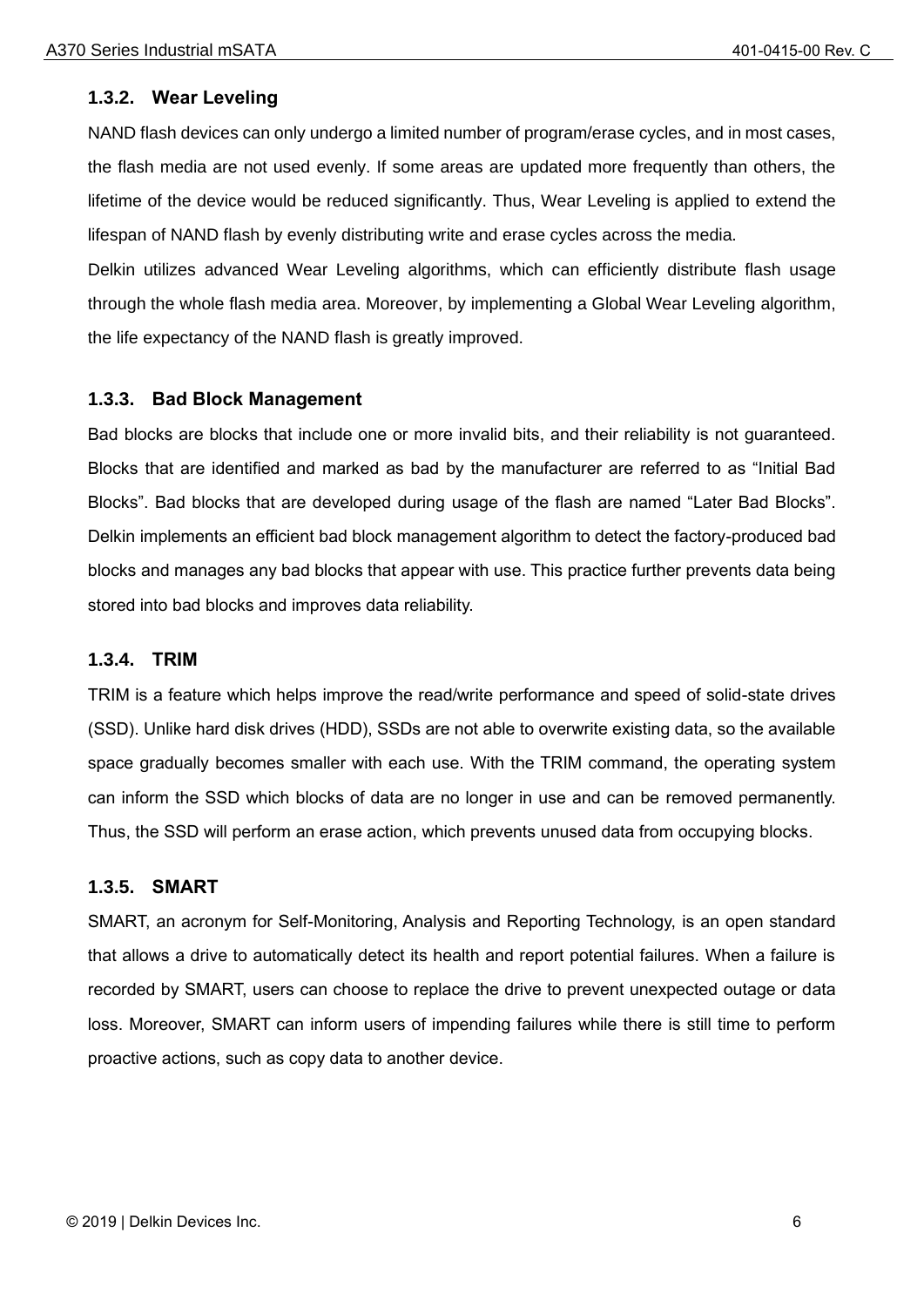#### <span id="page-6-0"></span>**1.3.6. Over-Provisioning**

Over Provisioning refers to the inclusion of extra NAND capacity in a SSD, which is not visible or usable by users. With Over Provisioning, the performance and IOPS (Input/Output Operations per Second) are improved by providing the controller additional space to manage P/E cycles, which enhances the reliability and endurance as well. Moreover, the write amplification of the SSD becomes lower when the controller writes data to the flash. Contact Delkin for this option.

#### <span id="page-6-1"></span>**1.3.7. Firmware Upgrades**

Firmware can be considered as a set of instructions on how the device communicates with the host. Firmware can be upgraded when new features are added or enhancements are developed, as controlled by the user.

#### <span id="page-6-2"></span>**1.4. Advanced Device Security Features**

#### <span id="page-6-3"></span>**1.4.1. Secure Erase**

Secure Erase is a standard ATA command and will write "0xFF" to all cells, to fully wipe all the data on hard drives and SSDs. When this command is issued, the SSD controller will erase its storage blocks and return to its factory default settings.

#### <span id="page-6-4"></span>**1.4.2. Write Protect**

Pin 45 of the mSATA connector is designated as the hardware write protect pin on drives configured with this capability (see part number table on page 10), enabling the drive to be write protected on the fly. The pin is active LOW, so that when it is pulled low, write protect is enabled. The pin has an internal pull up resistor and should be driven with an open drain driver.

#### <span id="page-6-5"></span>**1.4.3. Quick Erase**

Pin 47 of the mSATA connector is designated as the hardware quick erase control pin for all configurations, enabling ATA security erase to be triggered. The pin is active LOW, so that when it is pulled low, the erase process is started.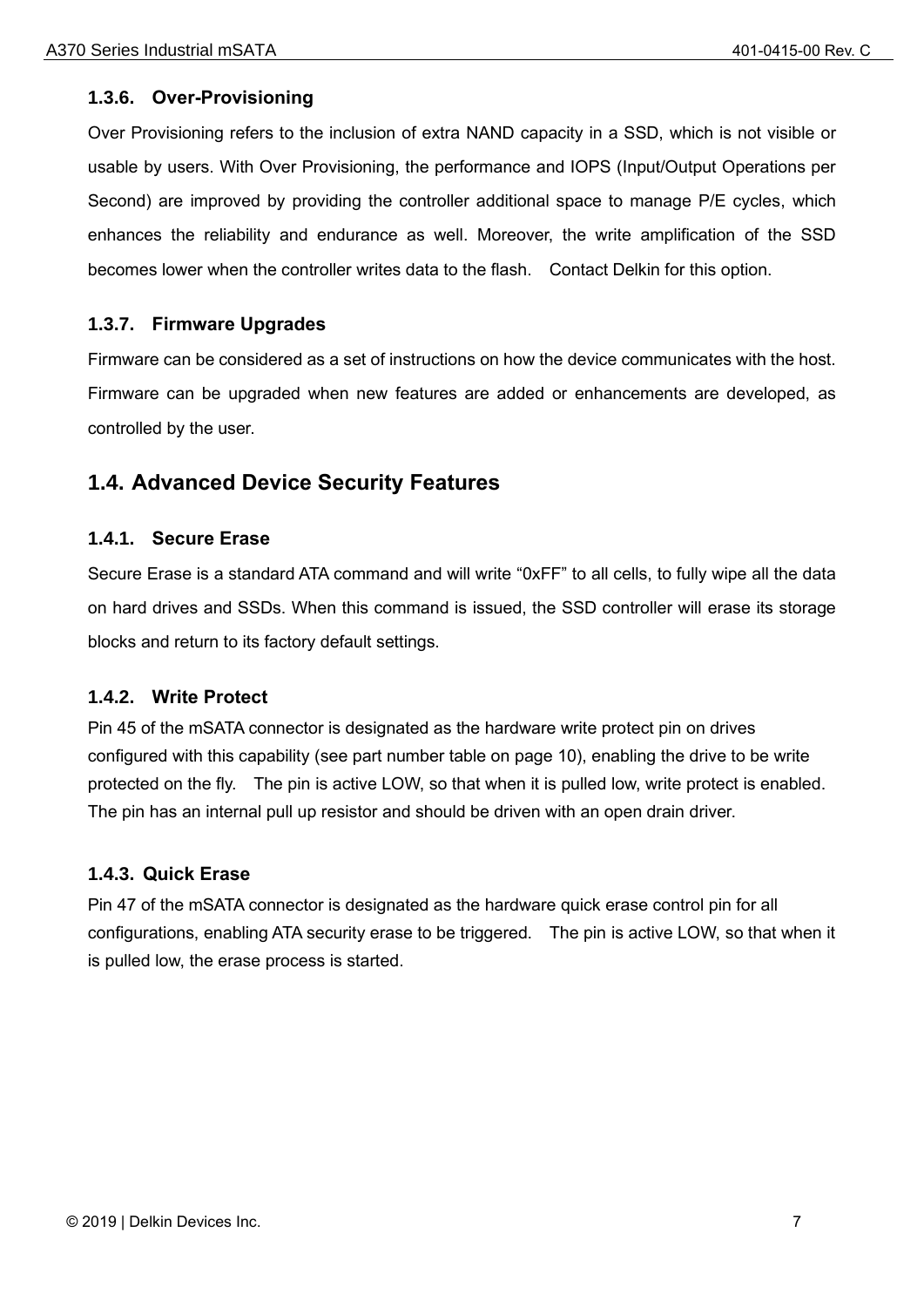#### <span id="page-7-0"></span>**1.5. SSD Lifetime Management**

#### <span id="page-7-1"></span>**1.5.1. Terabytes Written (TBW)**

TBW (Terabytes Written) is a measurement of SSDs' expected lifespan, which represents the amount of data written to the device. To calculate the TBW of a SSD, the following equation is applied:

#### *TBW = [(NAND Endurance) x (SSD Capacity) x (WLE)] / WAF*

NAND Endurance: NAND endurance refers to the P/E (Program/Erase) cycle rating of NAND flash, per the manufacturer's specification.

SSD Capacity: The SSD capacity is the specific capacity in total of a SSD.

- WLE: Wear Leveling Efficiency (WLE) represents the ratio of the average amount of erases on all the blocks to the erases on any block at maximum.
- WAF: Write Amplification Factor (WAF) is a numerical value representing the ratio between the amount of data that a SSD controller writes to the flash and the amount of data that the host's flash controller writes. A better WAF, which is near 1, guarantees better endurance and lower frequency of data written to flash memory.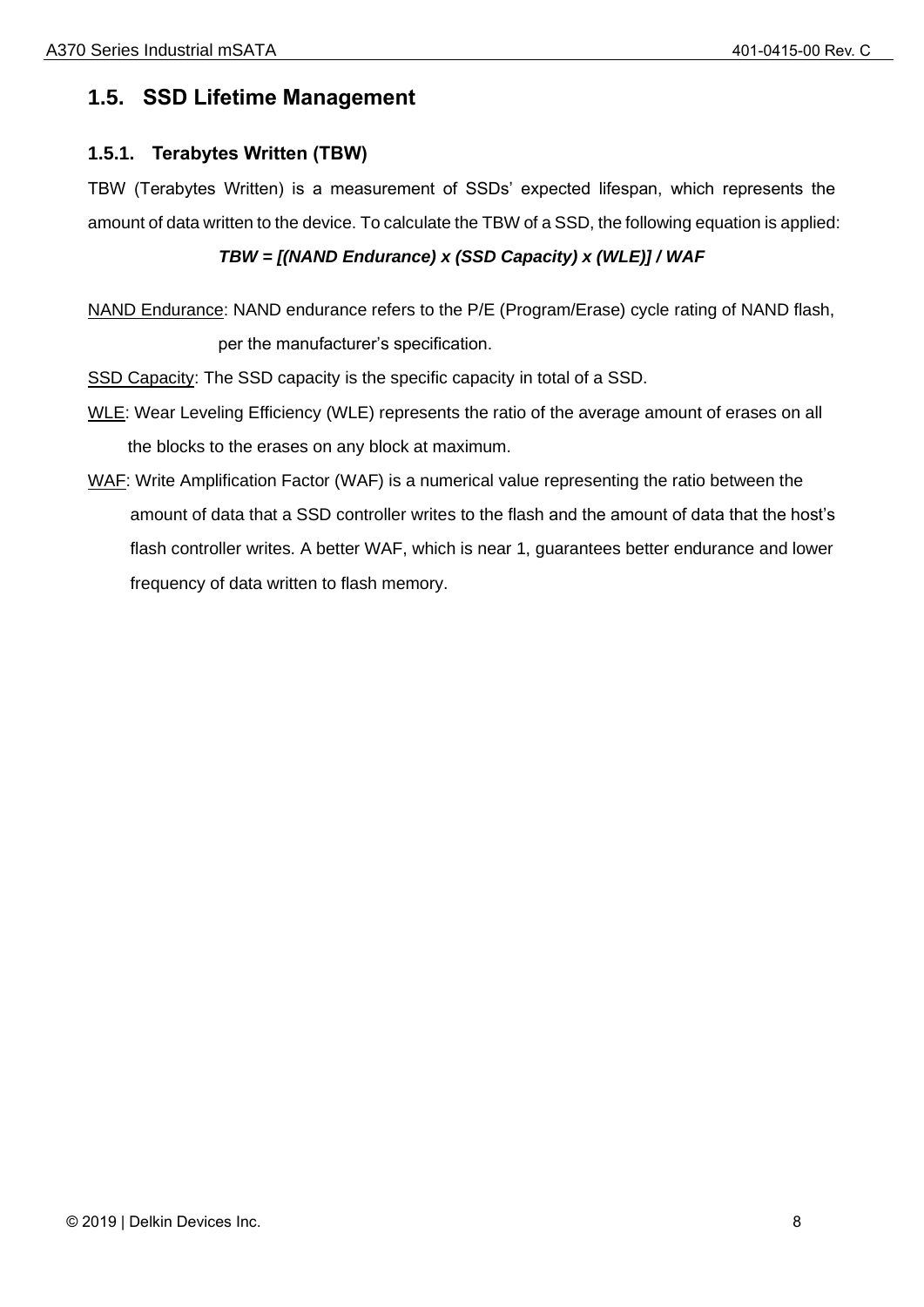# <span id="page-8-0"></span>**2. PRODUCT SPECIFICATIONS**

- ⚫ **Capacity**
	- 8 to 128GB SLC

#### ⚫ **Electrical/Physical Interface**

- SATA Interface
	- Compliant with SATA Revision 3.0
	- ◆ Compatible with SATA 1.5Gbps, 3Gbps and 6Gbps interface
	- $\blacklozenge$  NCQ support up to queue depth = 32
	- ◆ Supports SATA Device Sleep (DevSleep), with automatic sleep and wake-up mechanism for power conservation
	- ◆ Supports expanded register for SATA protocol 48 bit addressing mode

#### ⚫ **ECC Scheme**

Capable of correcting up to 66 bits per 1K Byte

#### ⚫ **Supports SMART and TRIM commands**

#### ⚫ **Performance and Power Consumption**

|          | <b>Performance</b>     |              | <b>Power Consumption</b> |            |                  |
|----------|------------------------|--------------|--------------------------|------------|------------------|
| Capacity | <b>CrystalDiskMark</b> |              | Read (mW)                | Write (mW) | <b>IDLE</b> (mW) |
|          | Read (MB/s)            | Write (MB/s) |                          |            |                  |
| 8GB      | 75                     | 40           | 825                      | 860        | 630              |
| 16GB     | 155                    | 80           | 825                      | 860        | 630              |
| 32GB     | 170                    | 150          | 1025                     | 1420       | 630              |
| 64GB     | 180                    | 160          | 1155                     | 1485       | 825              |
| 128GB    | 560                    | 420          | 2310                     | 3680       | 644              |

#### **NOTE:**

For more details on Power Consumption, please refer to Chapter [4.2.](#page-11-0)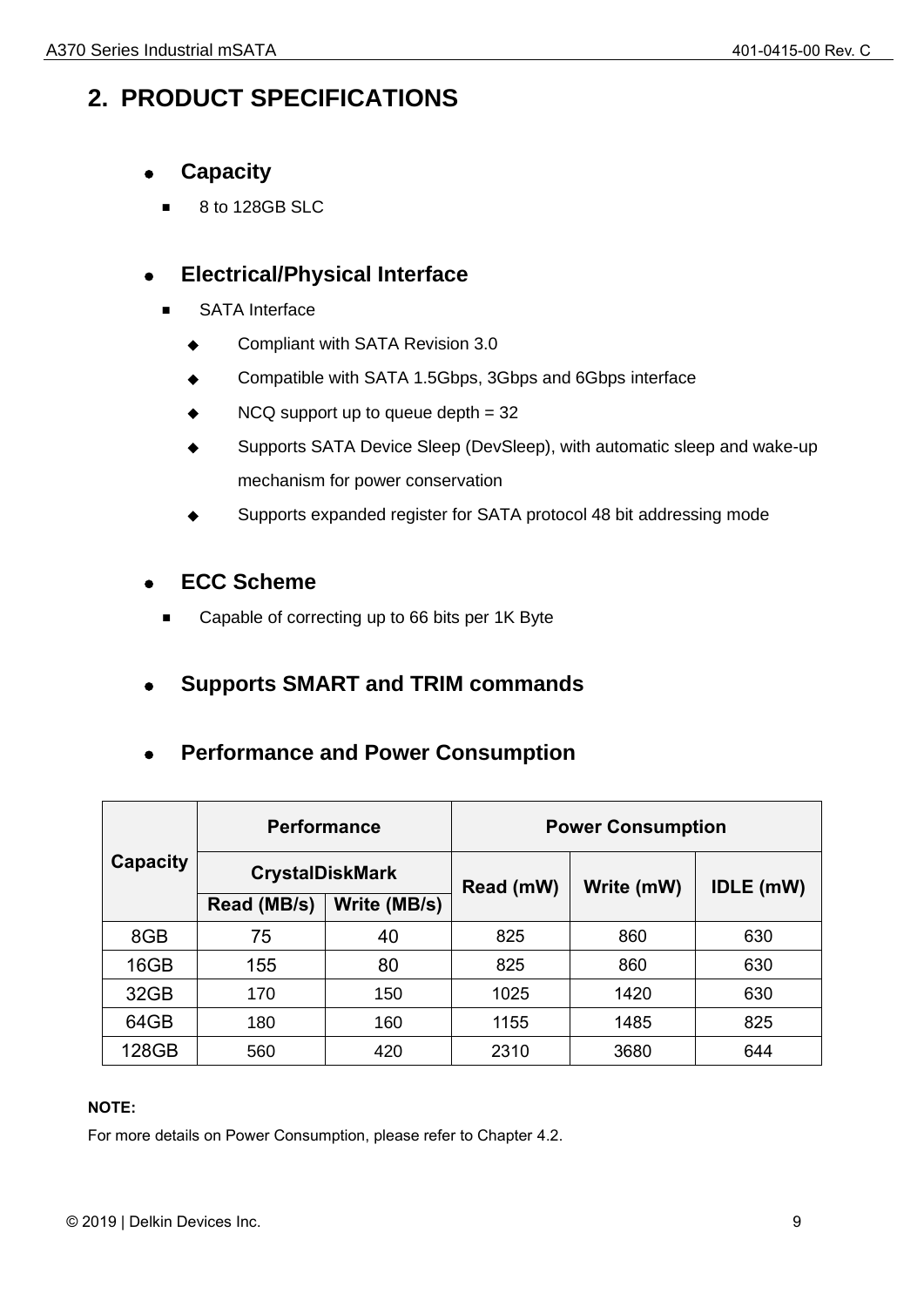| <b>Capacity</b> | TBW  |
|-----------------|------|
| 8GB             | 585  |
| 16GB            | 1170 |
| 32GB            | 2340 |
| 64GB            | 4685 |
| 128GB           | 9360 |

#### **NOTES:**

Many factors affect drive endurance / TBW, including flash configuration, SDR configuration, host platform, usage model, write amplification factor, etc. The figures above are estimates based on the JEDEC JESD219A Client Workload model and are not guaranteed.

#### ⚫ **Part Numbers**

#### **Industrial SLC mSATA (-40 to 85°C Operating Temperature)**

|                 | <b>Standard Part Number</b> | Part Number w/                  |
|-----------------|-----------------------------|---------------------------------|
| <b>Capacity</b> |                             | <b>Write Protect Capability</b> |
| 8GB             | ME08TQJAK-3N000-D           | ME08TQJAK-3P000-D               |
| 16GB            | ME16TQJAK-3N000-D           | ME16TQJAK-3P000-D               |
| 32GB            | ME32TNKAK-3N000-D           | ME32TNKAK-3P000-D               |
| 64GB            | ME64TNJAK-3N000-D           | ME64TNJAK-3P000-D               |
| 128GB           | ME1HTRDAK-3N000-D           | ME1HTRDAK-3P000-D               |

#### **NOTES:**

- 1. Contact Delkin for customization options, which will involve a modified part number.
- 2. Conformal coating (Acrylic) available replace 000 in part number with 050.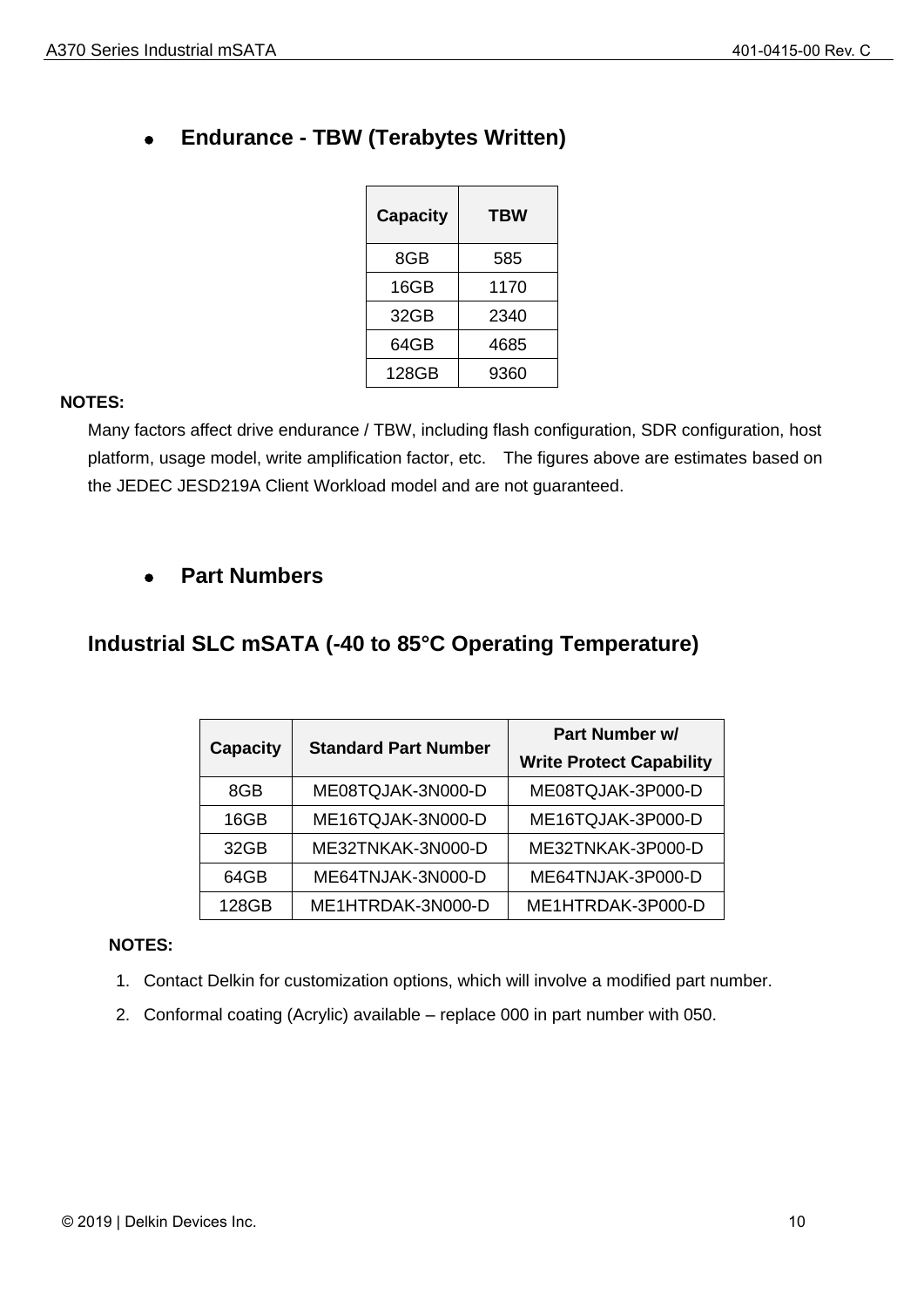# <span id="page-10-0"></span>**3. ENVIRONMENTAL SPECIFICATIONS**

### <span id="page-10-1"></span>**3.1. Environmental Conditions**

#### <span id="page-10-2"></span>**3.1.1. Temperature and Humidity**

- ⚫ Temperature:
	- ◆ Operational: -40°C to 85°C
	- Storage: -50°C to 100°C
- ⚫ Humidity:
	- ◆ RH 95% under 55°C (operational)

#### <span id="page-10-3"></span>**3.1.2. Shock & Vibration**

- Shock Specification
	- ◆ 20g, ½ Sine, 10ms, 3 pulses in each direction (+/-), all 3 Axes
- ⚫ Vibration Specification
	- ◆ 2Hz to 5000Hz, Random 3 Axis, 19GRMS

#### <span id="page-10-4"></span>**3.1.3. EMI Compliance**

- FCC: CISPR22
- ⚫ CE: EN55022
- ⚫ BSMI 13438

#### <span id="page-10-5"></span>**3.2. MTBF**

MTBF, an acronym for Mean Time Between Failures, is a measure of a device's reliability. Its value represents the average time between a repair and the next failure. The measure is typically in units of hours. The higher the MTBF value, the higher the reliability of the device. The predicted result of the Delkin A370 Series mSATA SSD is more than 2,000,000 hours at 0°C.

#### <span id="page-10-6"></span>**3.3. Certification & Compliance**

- ⚫ RoHS
- SATA III (SATA Rev. 3.2)
- ⚫ Up to ATA/ATAPI-8 (Including S.M.A.R.T)
- ⚫ WARNING: This product may contain chemicals known to the State of California to cause cancer, birth defects, or other reproductive harm. For more information go to www.p65warnings.ca.gov.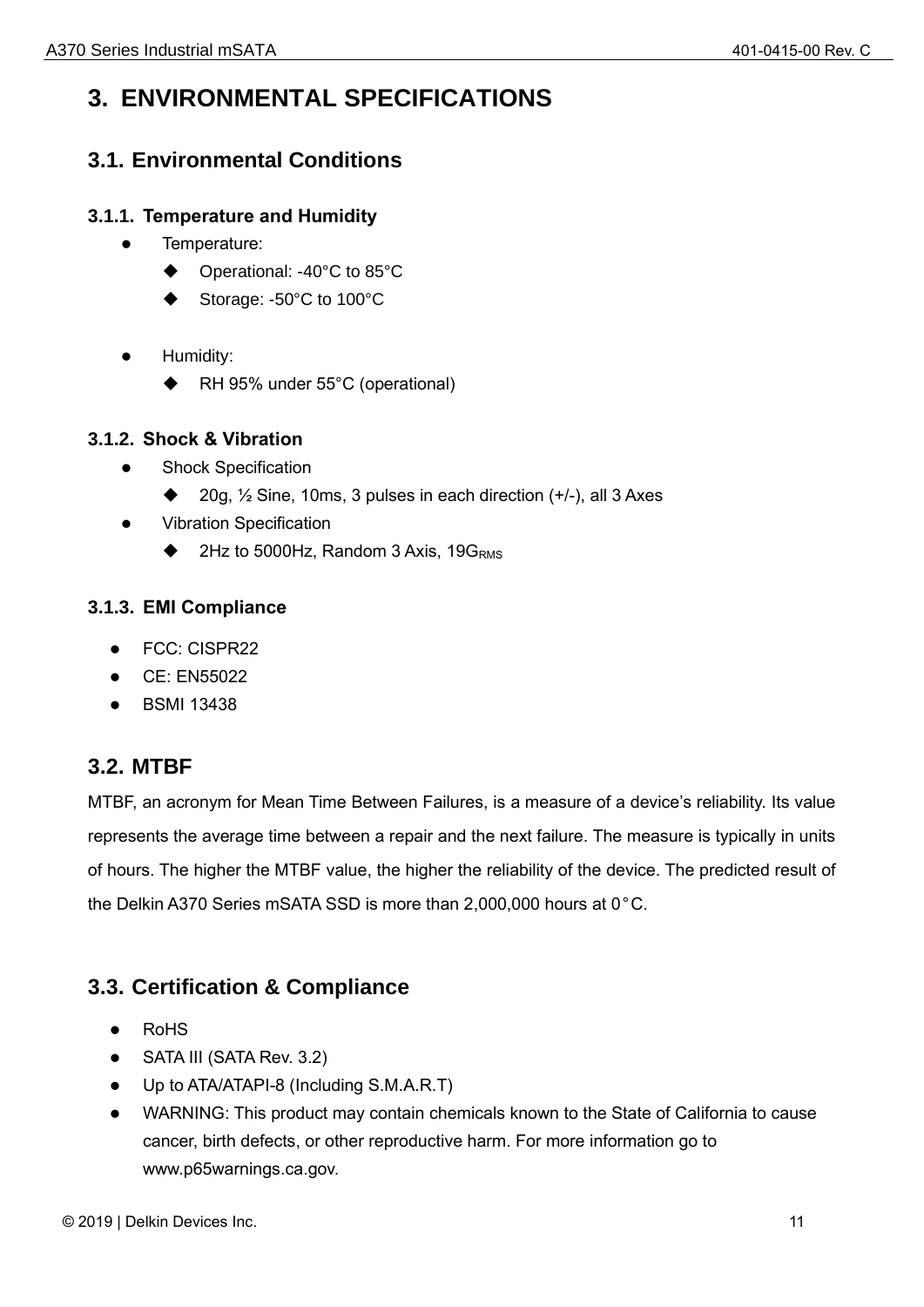# <span id="page-11-1"></span>**4. ELECTRICAL SPECIFICATIONS**

### <span id="page-11-3"></span><span id="page-11-2"></span>**4.1. Supply Voltage**

| <b>Table 4-1 Supply Voltage</b> |        |  |
|---------------------------------|--------|--|
| <b>Parameter</b>                | Rating |  |
| <b>Operating Voltage</b>        | 3.3V   |  |

#### <span id="page-11-4"></span><span id="page-11-0"></span>**4.2. Power Consumption**

| <b>Capacity</b> | <b>Read</b> | <b>Write</b> | <b>Idle</b> |  |
|-----------------|-------------|--------------|-------------|--|
| 8GB             | 250         | 260          | 190         |  |
| 16GB            | 250         | 260          | 190         |  |
| 32GB            | 310         | 430          | 190         |  |
| 64GB            | 350         | 450          | 250         |  |
| 128GB           | 700         | 1115         | 195         |  |

#### **Table 4-2 Current Draw**

Unit: mA

#### **NOTES:**

- 1. The average value of power consumption is achieved based on 100% conversion efficiency.
- 2. The measured input power voltage is 3.3V.
- 3. Sequential R/W is measured while testing 4000MB sequential R/W 5 times with CrystalDiskMark.
- 4. Power Consumption may vary with benchmark tool, host platform and test method.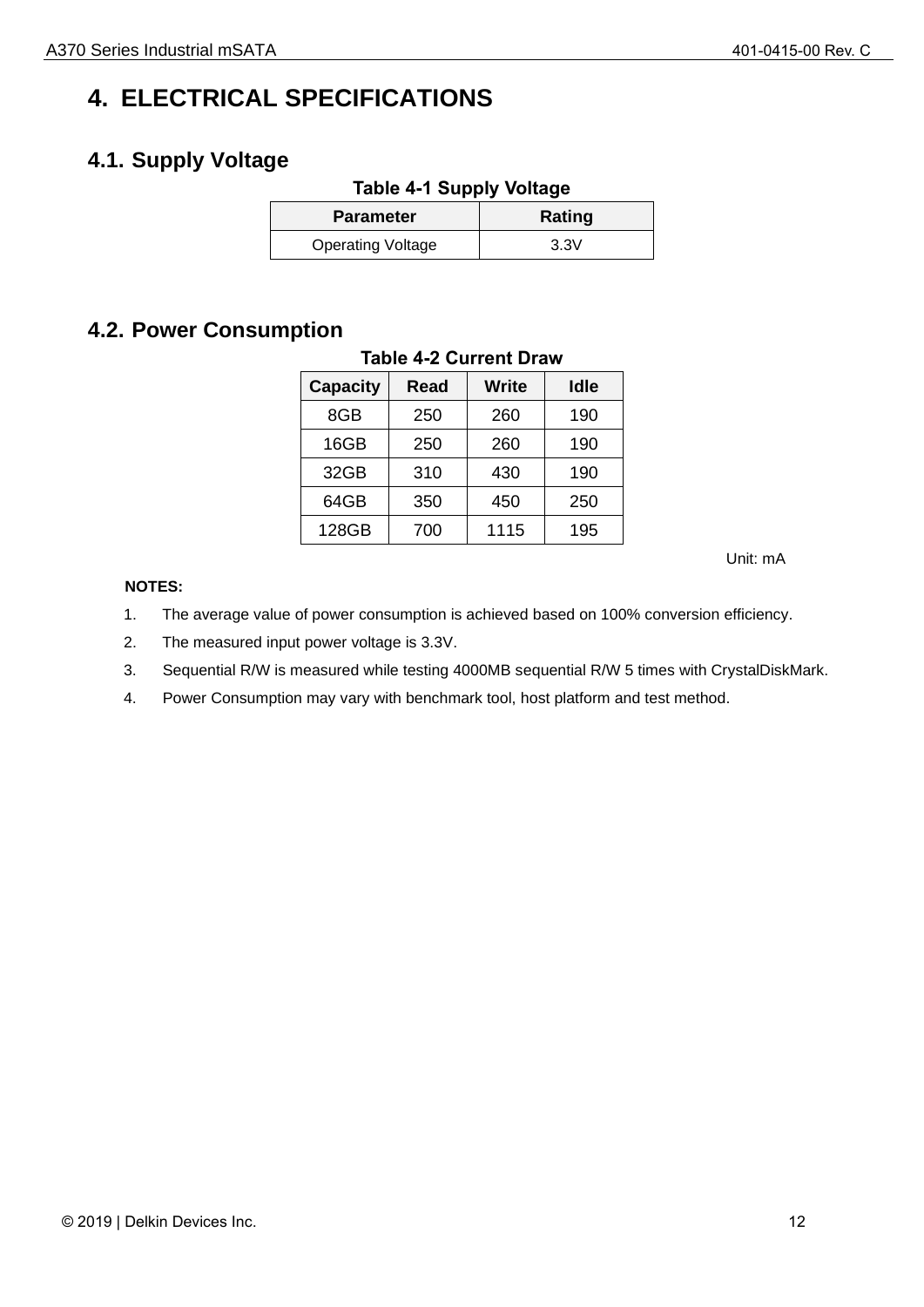# <span id="page-12-0"></span>**5. INTERFACE**

# <span id="page-12-2"></span><span id="page-12-1"></span>**5.1. Pin Assignment and Descriptions**

| <b>Pin Number</b> | mSATA Pin       | <b>Description</b>                        |
|-------------------|-----------------|-------------------------------------------|
| 1                 | NC              | No Connect                                |
| $\overline{2}$    | $+3.3V$         | 3.3V Source                               |
| 3                 | NC              | No Connect                                |
| 4                 | <b>DGND</b>     | <b>Digital GND</b>                        |
| 5                 | <b>NC</b>       | No Connect                                |
| 6                 | <b>NC</b>       | No Connect                                |
| $\overline{7}$    | NC              | No Connect                                |
| 8                 | <b>NC</b>       | No Connect                                |
| 9                 | <b>DGND</b>     | <b>Digital GND</b>                        |
| 10                | <b>NC</b>       | No Connect                                |
| 11                | <b>NC</b>       | No Connect                                |
| 12                | <b>NC</b>       | No Connect                                |
| 13                | NC              | No Connect                                |
| 14                | NC              | No Connect                                |
| 15                | <b>DGND</b>     | <b>Digital GND</b>                        |
| 16                | NC              | No Connect                                |
| 17                | <b>NC</b>       | No Connect                                |
| 18                | <b>DGND</b>     | <b>Digital GND</b>                        |
| 19                | NC              | No Connect                                |
| 20                | NC              | No Connect                                |
| 21                | <b>SATA GND</b> | <b>SATA Ground Return Pin</b>             |
| 22                | <b>NC</b>       | No Connect                                |
| 23                | TXP (out)       | Host Receiver Differential Signal Pair    |
| 24                | $+3.3V$         | 3.3V Source                               |
| 25                | TXN (out)       | Host Receiver Differential Signal Pair    |
| 26                | <b>SATA GND</b> | <b>SATA Ground Return Pin</b>             |
| 27                | <b>SATA GND</b> | <b>SATA Ground Return Pin</b>             |
| 28                | <b>NC</b>       | No Connect                                |
| 29                | <b>SATA GND</b> | <b>SATA Ground Return Pin</b>             |
| 30                | <b>NC</b>       | No Connect                                |
| 31                | RXN (in)        | Host Transmitter Differential Signal Pair |
| 32                | <b>NC</b>       | No Connect                                |

**Table 5-1 Pin Assignment and Description for mSATA**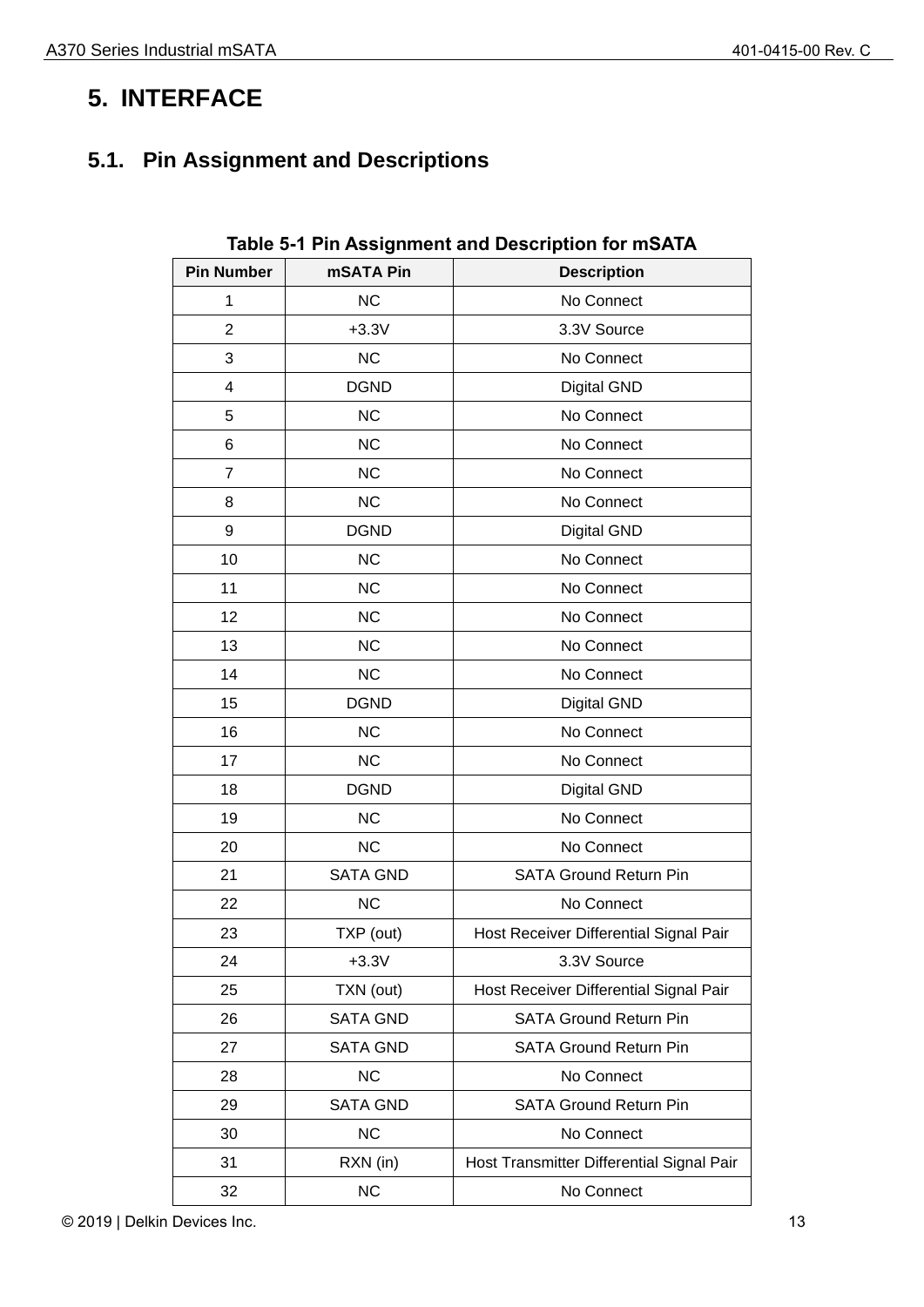| 33 | RXN (in)        | Host Transmitter Differential Signal Pair |
|----|-----------------|-------------------------------------------|
| 34 | <b>DGND</b>     | <b>Digital GND</b>                        |
| 35 | <b>SATA GND</b> | <b>SATA Ground Return Pin</b>             |
| 36 | <b>NC</b>       | No Connect                                |
| 37 | <b>SATA GND</b> | <b>SATA Ground Return Pin</b>             |
| 38 | <b>NC</b>       | No Connect                                |
| 39 | $+3.3V$         | 3.3V Source                               |
| 40 | <b>DGND</b>     | <b>Digital GND</b>                        |
| 41 | $+3.3V$         | 3.3V Source                               |
| 42 | <b>NC</b>       | No Connect                                |
| 43 | <b>NC</b>       | No Connect                                |
| 44 | <b>DEVSLP</b>   | Enter/Exit DevSleep                       |
| 45 | NC/WP           | Write Protect (on enabled drives)         |
| 46 | <b>NC</b>       | No Connect                                |
| 47 | <b>VS</b>       | <b>Quick Erase</b>                        |
| 48 | <b>NC</b>       | No Connect                                |
| 49 | <b>DAS</b>      | <b>Device Activity Signal</b>             |
| 50 | <b>DGND</b>     | <b>Digital GND</b>                        |
| 51 | <b>GND</b>      | Default Connect to GND                    |
| 52 | $+3.3V$         | 3.3V Source                               |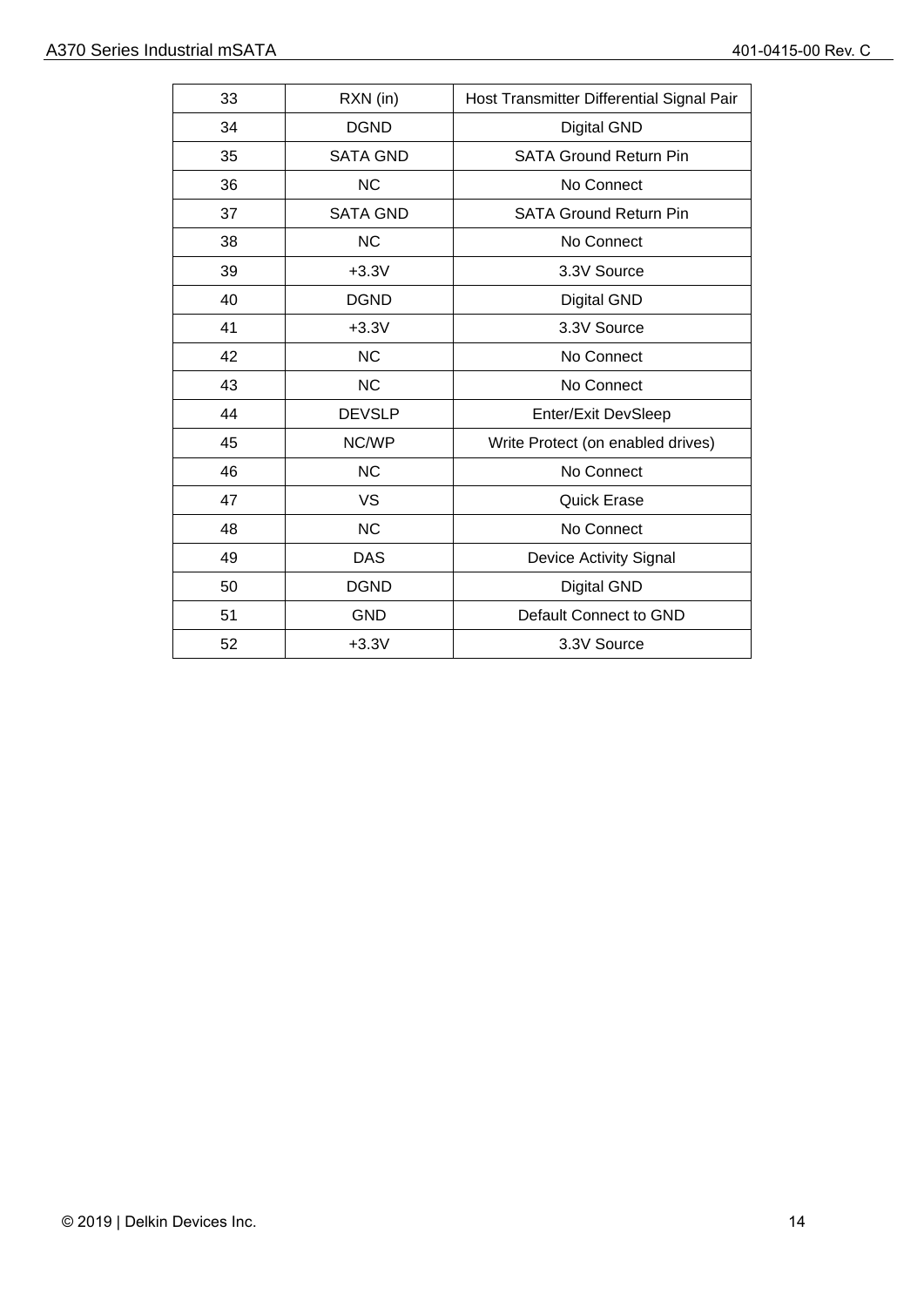# <span id="page-14-0"></span>**6. SUPPORTED COMMANDS**

### <span id="page-14-1"></span>**6.1. ATA Command List**

<span id="page-14-2"></span>

| <b>Op Code</b> | <b>Description</b>                | <b>Op Code</b>   | <b>Description</b>             |
|----------------|-----------------------------------|------------------|--------------------------------|
| 00h            | <b>NOP</b>                        | 97h              | <b>IDLE</b>                    |
| 06h            | Data Set Management               | 98h              | <b>CHECK POWER MODE</b>        |
| 10h-1Fh        | Recalibrate                       | 99h              | <b>SLEEP</b>                   |
| 20h            | <b>Read Sectors</b>               | B <sub>0</sub> h | <b>SMART</b>                   |
| 21h            | Read Sectors without Retry        | B <sub>1</sub> h | <b>DEVICE CONFIGURATION</b>    |
| 24h            | <b>Read Sectors EXT</b>           | C <sub>4</sub> h | <b>Read Multiple</b>           |
| 25h            | Read DMA EXT                      | C <sub>5</sub> h | <b>Write Multiple</b>          |
| 27h            | Read Native Max Address EXT       | C6h              | Set Multiple Mode              |
| 29h            | Read Multiple EXT                 | C8h              | Read DMA                       |
| 2Fh            | Read Log EXT                      | C <sub>9</sub> h | Read DMA without Retry         |
| 30h            | <b>Write Sectors</b>              | CAh              | <b>Write DMA</b>               |
| 31h            | Write Sectors without Retry       | CBh              | Write DMA without Retry        |
| 34h            | <b>Write Sectors EXT</b>          | CEh              | Write Multiple FUA EXT         |
| 35h            | Write DMA EXT                     | E <sub>0</sub> h | Standby Immediate              |
| 37h            | Set Native Max Address EXT        | E1h              | Idle Immediate                 |
| 38h            | CFA WRITE SECTORS WITHOUT ERASE   | E <sub>2</sub> h | Standby                        |
| 39h            | Write Multiple EXT                | E <sub>3</sub> h | Idle                           |
| 3Dh            | Write DMA FUA EXT                 | E4h              | <b>Read Buffer</b>             |
| 3Fh            | Write Long EXT                    | E <sub>5</sub> h | <b>Check Power Mode</b>        |
| 40h            | <b>Read Verify Sectors</b>        | E6h              | Sleep                          |
| 41h            | Read Verify Sectors without Retry | E7h              | <b>Flush Cache</b>             |
| 42h            | Read Verify Sectors EXT           | E8h              | <b>Write Buffer</b>            |
| 45h            | <b>WRITE UNCORRECTABLE EXT</b>    | EAh              | Flush Cache EXT                |
| 60h            | <b>Read FPDMA Queued</b>          | ECh              | <b>Identify Device</b>         |
| 61h            | Write FPDMA Queued                | EFh              | <b>Set Features</b>            |
| 70h-7Fh        | Seek                              | F <sub>1</sub> h | Security Set Password          |
| 90h            | <b>Execute Device Diagnostic</b>  | F <sub>2</sub> h | <b>Security Unlock</b>         |
| 91h            | Initialize Device Parameters      | F <sub>3</sub> h | <b>Security Erase Prepare</b>  |
| 92h            | Download Microcode                | F4h              | Security Erase Unit            |
| 93h            | DOWNLOAD MICROCODE DMA            | F <sub>5</sub> h | <b>Security Freeze Lock</b>    |
| 94h            | <b>STANDBY IMMEDIATE</b>          | F6h              | Security Disable Password      |
| 95h            | <b>IDLE IMMEDIATE</b>             | F <sub>8</sub> h | <b>Read Native Max Address</b> |
| 96h            | <b>STANDBY</b>                    | F9h              | Set Max Address                |

#### **Table 6-1 ATA Command List**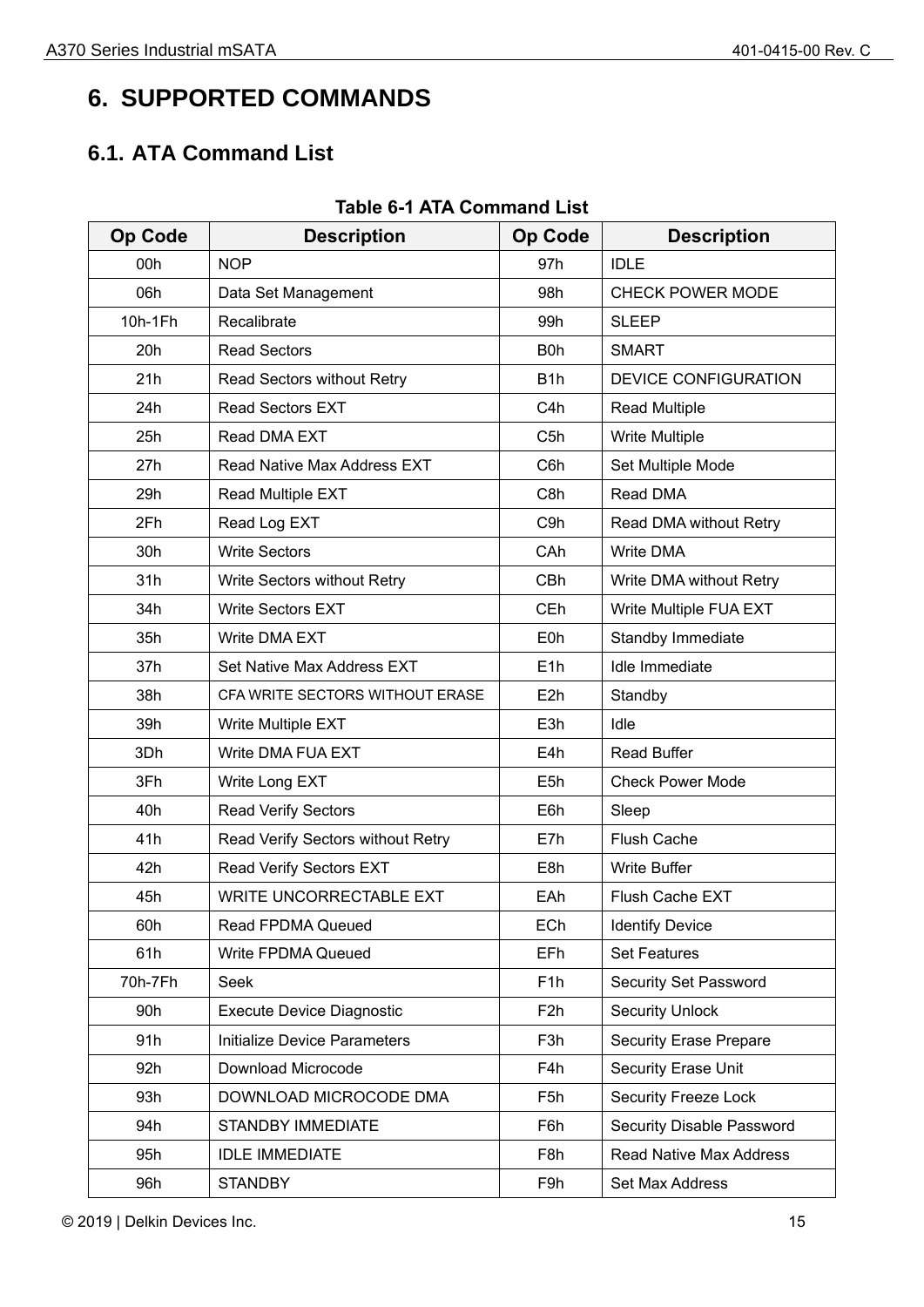$\overline{\phantom{0}}$ 

## <span id="page-15-0"></span>**6.2. Identify Device Data**

<span id="page-15-1"></span>**F: F: Fixed F: Fixed F: Fixed F: Fixed** 

The following table details the sector data returned by the IDENTIFY DEVICE command.

|                  | <b>F: Fixed</b> |                      |                                                                   |  |  |  |
|------------------|-----------------|----------------------|-------------------------------------------------------------------|--|--|--|
| <b>Word</b>      | V: Variable     | <b>Default Value</b> | <b>Description</b>                                                |  |  |  |
|                  | X: Both         |                      |                                                                   |  |  |  |
| 0                | F               | 0040h                | General configuration bit-significant information                 |  |  |  |
| 1                | X               | <b>XXXh</b>          | Default Number of cylinders                                       |  |  |  |
| $\overline{2}$   | $\vee$          | 000h                 | Reserved                                                          |  |  |  |
| 3                | X               | 00XXh                | Default Number of heads                                           |  |  |  |
| $4 - 5$          | X               | 0000h                | Retired                                                           |  |  |  |
| 6                | F               | <b>XXXh</b>          | Default Number of sectors per track                               |  |  |  |
| $7 - 8$          | $\vee$          | <b>XXXh</b>          | Number of sectors per card                                        |  |  |  |
|                  |                 |                      | (Word $7 = MSW$ , Word $8 = LSW$ )                                |  |  |  |
| $\boldsymbol{9}$ | X               | 0000h                | Retired                                                           |  |  |  |
| $10 - 19$        | F               | Varies               | Serial number (20 ASCII characters)                               |  |  |  |
| $20 - 21$        | X               | 0002h                | Retired                                                           |  |  |  |
| 22               | X               | 0000h                | Obsolete                                                          |  |  |  |
| 23-26            | F               | <b>XXXh</b>          | Firmware revision in ASCII                                        |  |  |  |
|                  |                 |                      | Big Endian Byte Order in Word                                     |  |  |  |
| 27-46            | $\mathsf{F}$    | <b>XXXh</b>          | Model number in ASCII (left justified)                            |  |  |  |
|                  |                 |                      | Big Endian Byte Order in Word                                     |  |  |  |
| 47               | $\mathsf{F}$    | 8001h                | Maximum number of sectors on Read/Write Multiple command          |  |  |  |
| 48               | F               | 0000h                | Reserved                                                          |  |  |  |
| 49               | F               | 0F00h                | Capabilities                                                      |  |  |  |
| 50               | F               | 4000h                | Capabilities                                                      |  |  |  |
| 51               | $\mathsf{F}$    | 0200h                | PIO data transfer cycle timing mode                               |  |  |  |
| 52               | X               | 0000h                | Obsolete                                                          |  |  |  |
| 53               | $\mathsf F$     | 0007h                | <b>Field validity</b>                                             |  |  |  |
| 54               | X               | <b>XXXXh</b>         | Current number of logical cylinders                               |  |  |  |
| 55               | X               | <b>XXXXh</b>         | Current number of logical heads                                   |  |  |  |
| 56               | X               | <b>XXXXh</b>         | Current number of logical sectors per track                       |  |  |  |
| 57-58            | X               | <b>XXXXh</b>         | Current capacity in sectors (LBA's)                               |  |  |  |
|                  |                 |                      | (Word $57 =$ LSW, Word $58 =$ MSW)                                |  |  |  |
| 59               | $\mathsf F$     | 0101h                | Multiple sector setting                                           |  |  |  |
| 60-61            | F               | <b>XXXXh</b>         | Total number of user addressable logical sectors (28bit LBA mode) |  |  |  |
| 62               | X               | 0000h                | Reserved                                                          |  |  |  |

|  |  | Table 6-2 List of Device Identification |  |
|--|--|-----------------------------------------|--|
|  |  |                                         |  |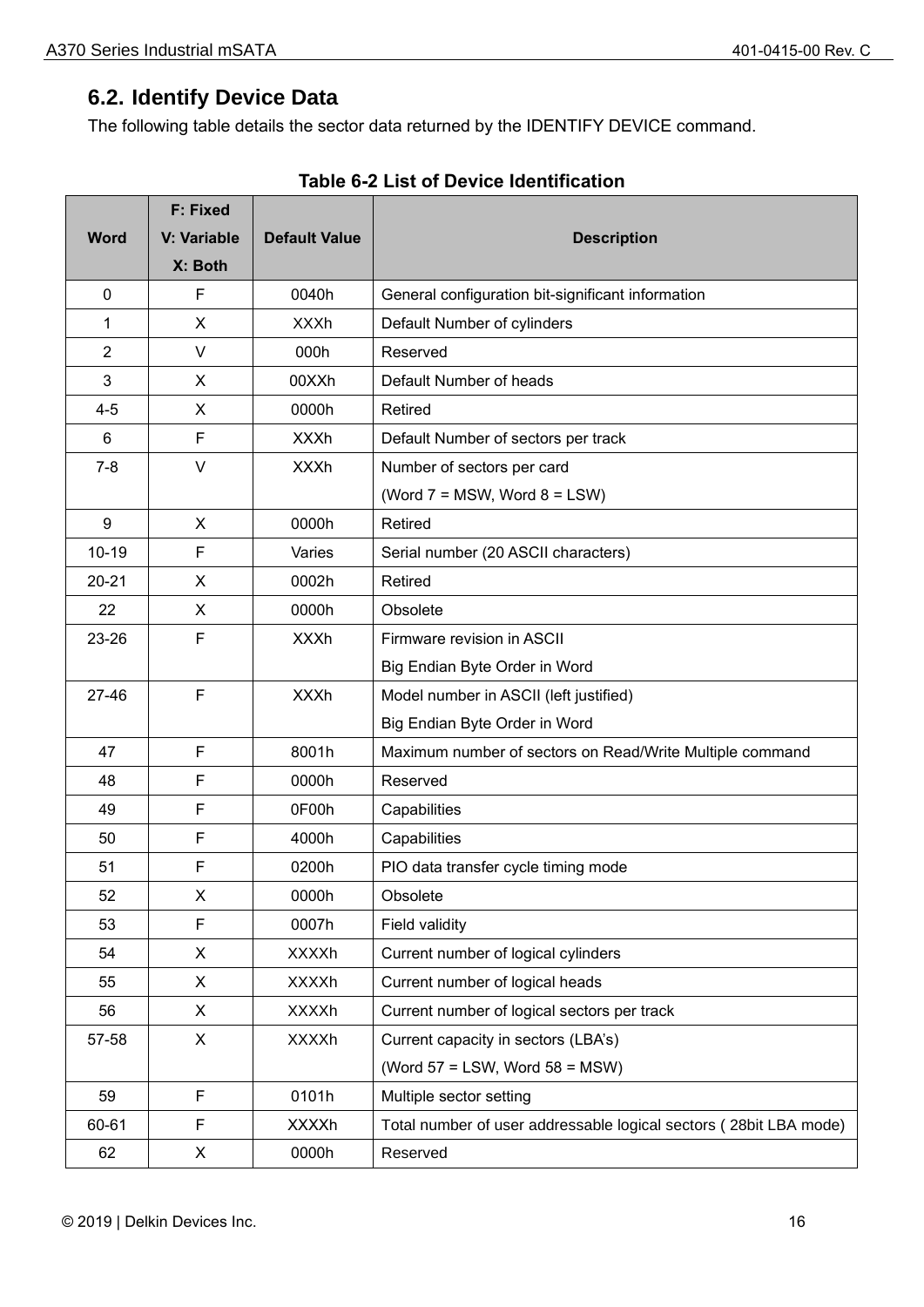|             | <b>F: Fixed</b> |                      |                                                                 |  |  |  |  |
|-------------|-----------------|----------------------|-----------------------------------------------------------------|--|--|--|--|
| <b>Word</b> | V: Variable     | <b>Default Value</b> | <b>Description</b>                                              |  |  |  |  |
|             | X: Both         |                      |                                                                 |  |  |  |  |
| 63          | F               | 0207h                | Multi-word DMA transfer                                         |  |  |  |  |
|             |                 |                      | Supports MDMA mode 0, 1 and 2                                   |  |  |  |  |
| 64          | F               | 0003h                | PIO modes supported                                             |  |  |  |  |
| 65          | F               | 0078h                | Minimum Multiword DMA transfer cycle time per word              |  |  |  |  |
| 66          | F               | 0078h                | Manufacturer's recommended Multiword DMA transfer cycle time    |  |  |  |  |
| 67          | F               | 0078h                | Minimum PIO transfer cycle time without flow control            |  |  |  |  |
| 68          | F               | 0078h                | Minimum PIO transfer cycle time with IORDY flow control         |  |  |  |  |
| 69          | F               | 4000h                | Additional Supported (support download microcode DMA)           |  |  |  |  |
| 70-74       | F               | 0000h                | Reserved                                                        |  |  |  |  |
| 75          | F               | 001Fh                | Queue depth                                                     |  |  |  |  |
| 76          | F               | 070eh                | Serial SATA capabilities                                        |  |  |  |  |
|             |                 |                      | Supports Serial ATA Gen3                                        |  |  |  |  |
|             |                 |                      | <b>Supports Serial ATA Gen2</b>                                 |  |  |  |  |
|             |                 |                      | Supports Serial ATA Gen1                                        |  |  |  |  |
|             |                 |                      | Supports Phy event counters log                                 |  |  |  |  |
|             |                 |                      | Supports receipt of HIPM requests                               |  |  |  |  |
|             |                 |                      | <b>Supports Native Command Queuing</b>                          |  |  |  |  |
| 77          | F               | 0080h                | Serial ATA Additional Capabilities                              |  |  |  |  |
|             |                 |                      | DevSleep to ReducedPwerState                                    |  |  |  |  |
| 78          | F               | 0148h                | Serial ATA features supported                                   |  |  |  |  |
|             |                 |                      | <b>Supports Device Sleep</b>                                    |  |  |  |  |
|             |                 |                      | Supports software settings preservation                         |  |  |  |  |
|             |                 |                      | Device supports initiating power management                     |  |  |  |  |
| 79          | V               | 0040h                | Reserved                                                        |  |  |  |  |
| 80          | F               | 03F0h                | Major Version Number                                            |  |  |  |  |
| 81          | F               | 0000h                | <b>Minor Version Number</b>                                     |  |  |  |  |
| 82          | F               | 742Bh                | Command set supported 0                                         |  |  |  |  |
| 83          | F               | 7500h                | Command set supported 1                                         |  |  |  |  |
| 84          | F               | 4023h                | Command set supported 2                                         |  |  |  |  |
| 85-87       | V               | <b>XXXXh</b>         | Command set/feature enabled                                     |  |  |  |  |
| 88          | $\vee$          | 007Fh                | Ultra DMA Modes supported and selected                          |  |  |  |  |
| 89          | F               | 0003h                | Time required for a Normal Erase mode Security Erase unit       |  |  |  |  |
|             |                 |                      | completion                                                      |  |  |  |  |
| 90          | F               | 0001h                | Time required for Enhanced Erase mode Security Erase completion |  |  |  |  |
| 91          | $\vee$          | 0000h                | Current advanced power management value                         |  |  |  |  |
| 92          | V               | FFFEh                | Master Password Revision Code                                   |  |  |  |  |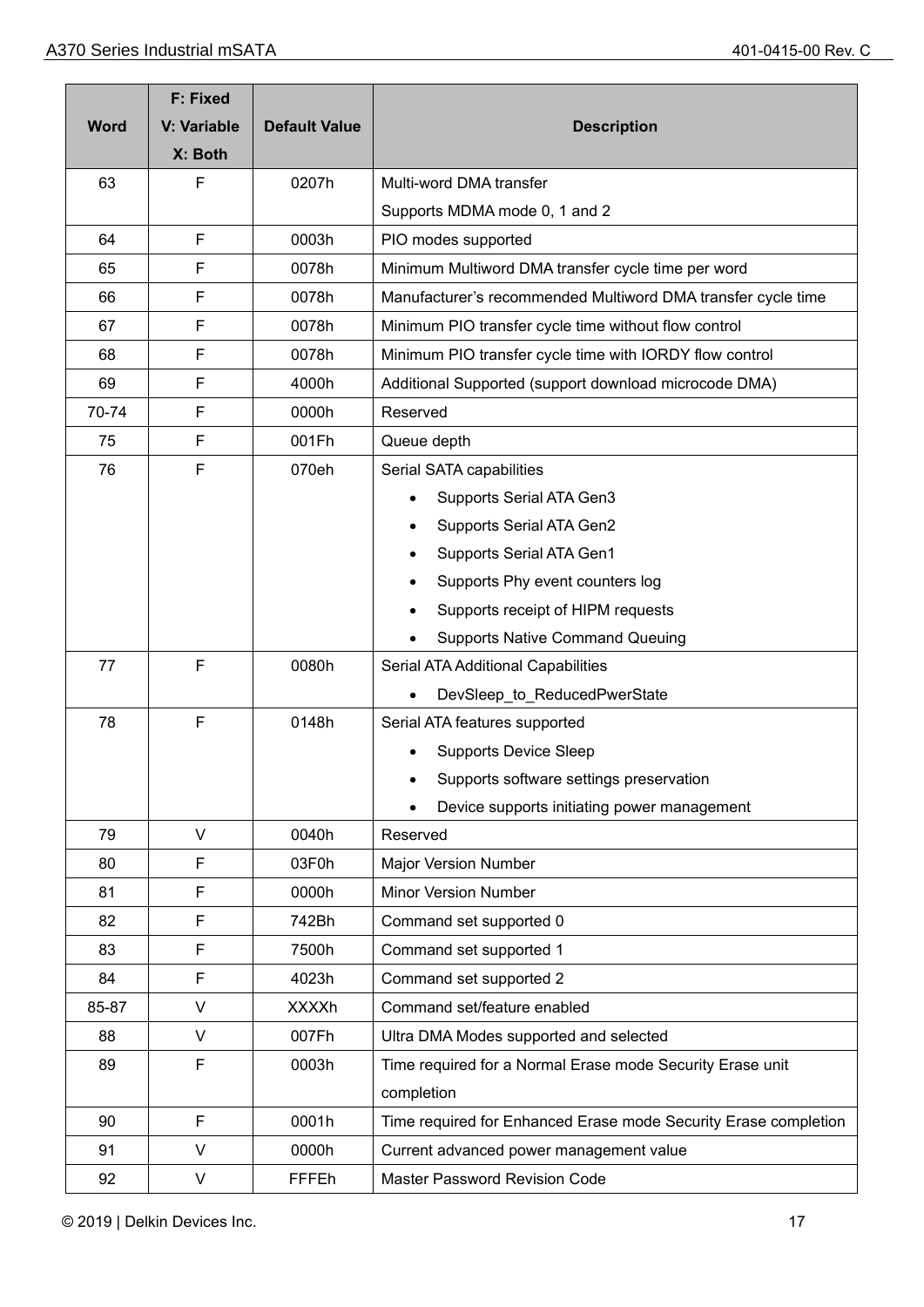|             | <b>F: Fixed</b>        |                      |                                                         |  |
|-------------|------------------------|----------------------|---------------------------------------------------------|--|
| <b>Word</b> | V: Variable<br>X: Both | <b>Default Value</b> | <b>Description</b>                                      |  |
| 93-99       | F                      | 0000h                | Reserved                                                |  |
| 100-103     | V                      | <b>XXXXh</b>         | Maximum user LBA for 48 bit Address feature set         |  |
| 104         | V                      | 0000h                | Reserved                                                |  |
| 105         | F                      | 0100h                | Maximum number of 512-byte blocks per DATA SET          |  |
|             |                        |                      | <b>MANAGEMENT command</b>                               |  |
| 106-127     | F                      | 0000h                | Reserved                                                |  |
| 128         | V                      | 0001h                | Security status                                         |  |
| 129-159     | X                      | <b>XXXXh</b>         | Vendor specific                                         |  |
| 160         | F                      | 0000h                | Power requirement description                           |  |
| 161         | X                      | 0000h                | Reserved                                                |  |
| 162         | F                      | 0000h                | Key management schemes supported                        |  |
| 163         | F                      | 0000h                | CF Advanced True IDE Timing mode capability and setting |  |
| 164-168     | $\vee$                 | 0000h                | Reserved                                                |  |
| 169         | F                      | 0001h                | DATA SET MANAGEMENT command is supported                |  |
| 170-216     | $\vee$                 | <b>XXXXh</b>         | Reserved                                                |  |
| 217         | F                      | 0001h                | Non-rotating media device                               |  |
| 218-221     | X                      | 0000h                | Reserved                                                |  |
| 222         | F                      | 107Fh                | Transport major version number (SATA Rev 3.1)           |  |
| 223-254     | X                      | 0000h                | Reserved                                                |  |
| 255         | X                      | <b>XXXXh</b>         | Integrity word (Checksum and Signature)                 |  |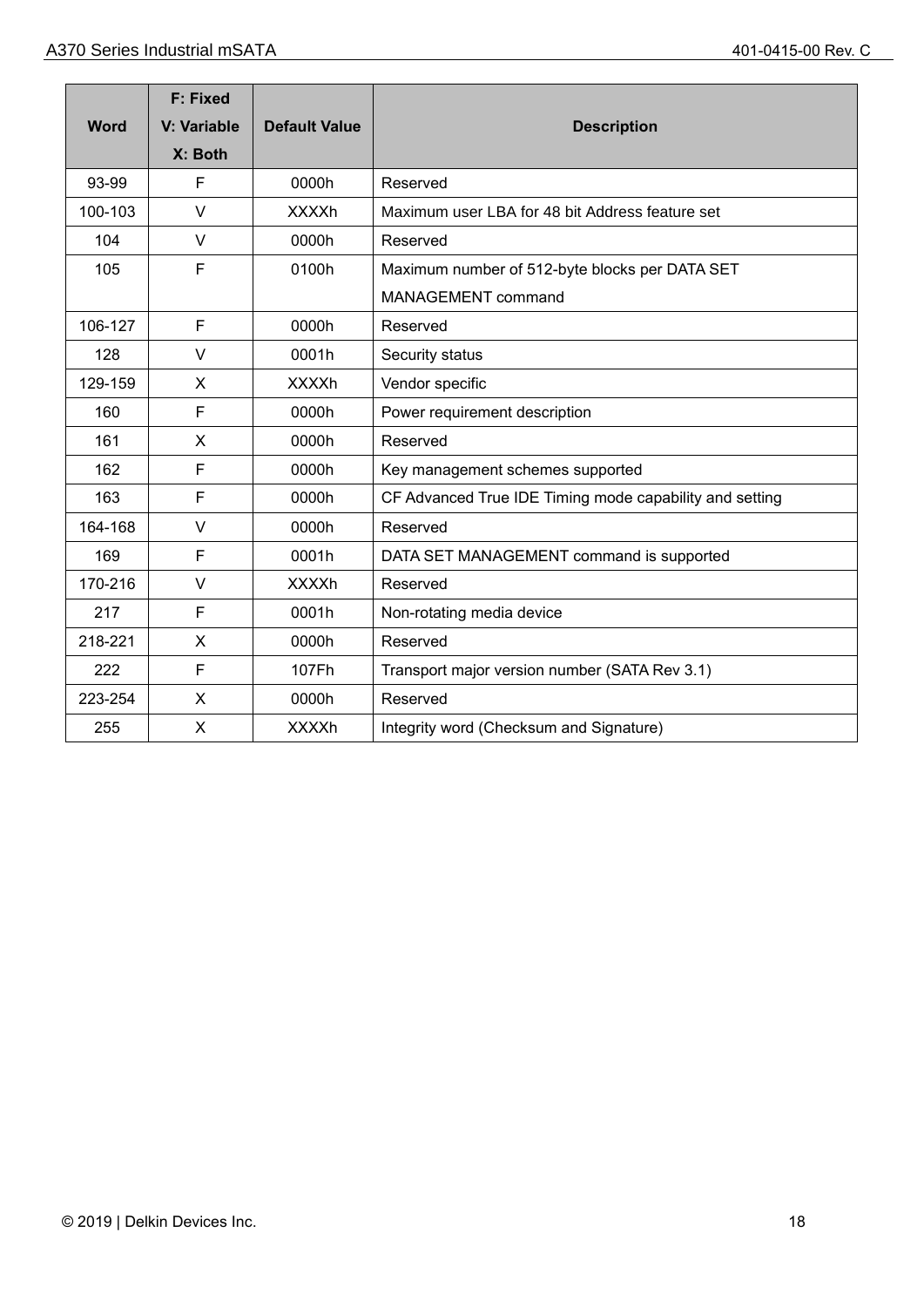# <span id="page-18-0"></span>**7. SMART FEATURE SET**

The Delkin Devices A370 Series mSATA supports the SMART command set and defines vendorspecific data to report information about the status of the drive.

### <span id="page-18-1"></span>**7.1. SMART Feature Register Values**

| Value            | Command                    | Value            | Command                        |
|------------------|----------------------------|------------------|--------------------------------|
| D <sub>0</sub> h | Read Data                  | D <sub>5</sub> h | Read Log                       |
| D <sub>1</sub> h | Read Attribute Threshold   | D6h              | Write Log                      |
| D <sub>2</sub> h | Enable/Disable Autosave    | D8h              | <b>Enable SMART Operations</b> |
| D <sub>3</sub> h | Save Attribute Values      | D9h              | Disable SMART Operations       |
| D <sub>4</sub> h | Execute Off-line Immediate | Dah              | <b>Return Status</b>           |

If the reserved size is below the threshold, the status can be read from the Cylinder Register using the Return Status command (DAh.)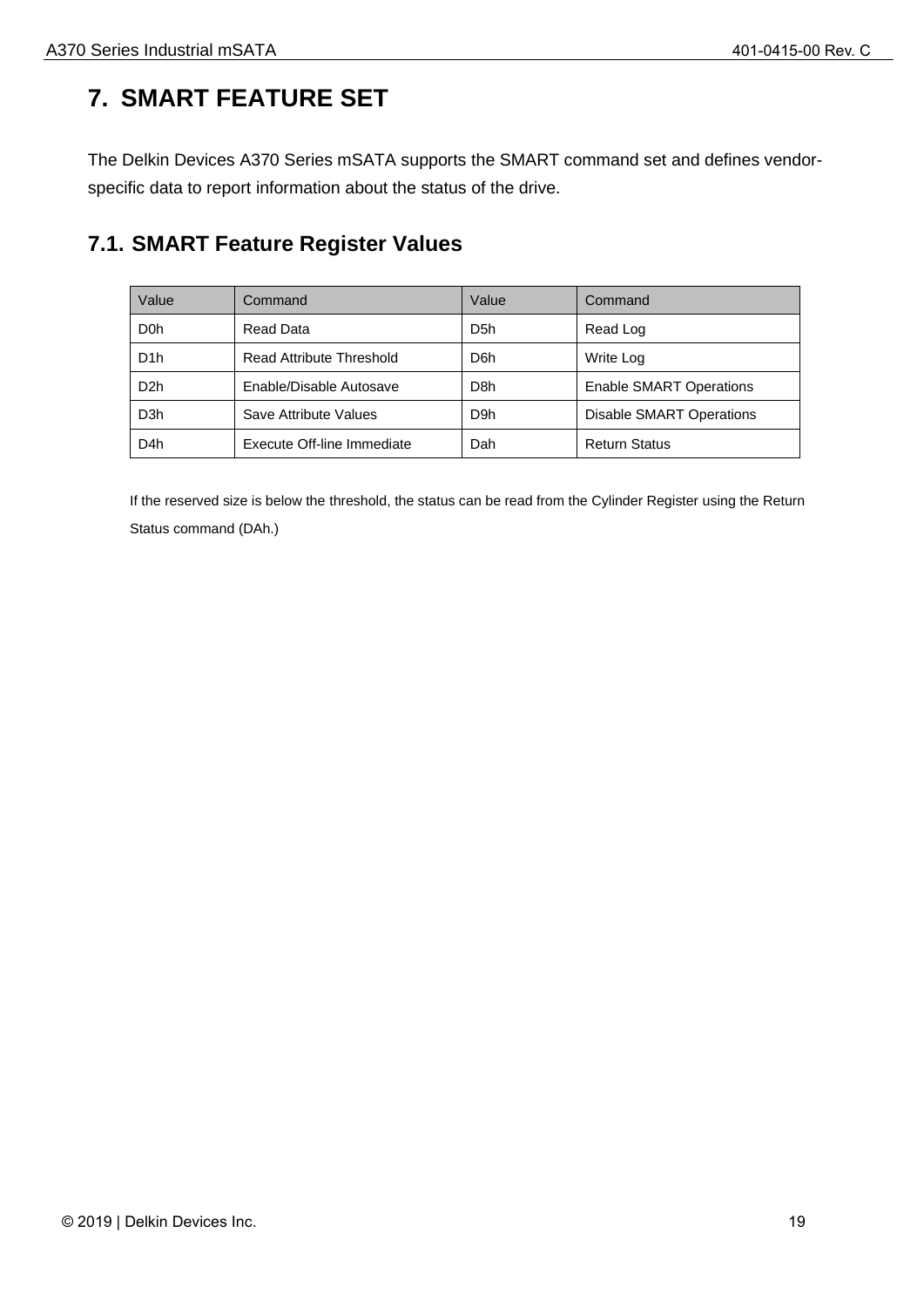#### <span id="page-19-0"></span>**7.1.1. SMART Data Structure**

The following 512 Bytes make up the device SMART data structure. Users can obtain the data using the "Read Data" command (D0h.)

| <b>Byte</b> | F/V | Description                                                         |
|-------------|-----|---------------------------------------------------------------------|
| $0 - 1$     | X   | Revision code                                                       |
| $2 - 361$   | X   | Vendor specific (see 7.1.2)                                         |
| 362         | V   | Off-line data collection status                                     |
| 363         | X   | Self-test execution status byte                                     |
| $364 - 365$ | V   | Total time in seconds to complete off-line data collection activity |
| 366         | X   | Vendor specific                                                     |
| 367         | F   | Off-line data collection capability                                 |
| $368 - 369$ | F   | <b>SMART</b> capability                                             |
| 370         | F   | Error logging capability                                            |
|             |     | 7-1 Reserved                                                        |
|             |     | $\Omega$<br>$1 =$ Device error logging supported                    |
| 371         | X   | Vendor specific                                                     |
| 372         | F   | Short self-test routine recommended polling time (in minutes)       |
| 373         | F   | Extended self-test routine recommended polling time (in minutes)    |
| 374         | F   | Conveyance self-test routine recommended polling time (in minutes)  |
| $375 - 385$ | R   | Reserved                                                            |
| $386 - 395$ | F   | Firmware version/date code                                          |
| $396 - 399$ | F   | Reserved                                                            |
| $400 - 405$ | F   | Reserved                                                            |
| $406 - 510$ | X   | Vendor specific                                                     |
| 511         | V   | Data structure checksum                                             |

Notes:

- 1.  $F =$  content (byte) is fixed and does not change
- 2. V = content (byte) is variable and may change depending on the state of the device or the commands executed by the device
- 3.  $X =$  content (byte) is vendor specific and may be fixed or variable.
- 4. R = content (byte) is reserved and shall be zero.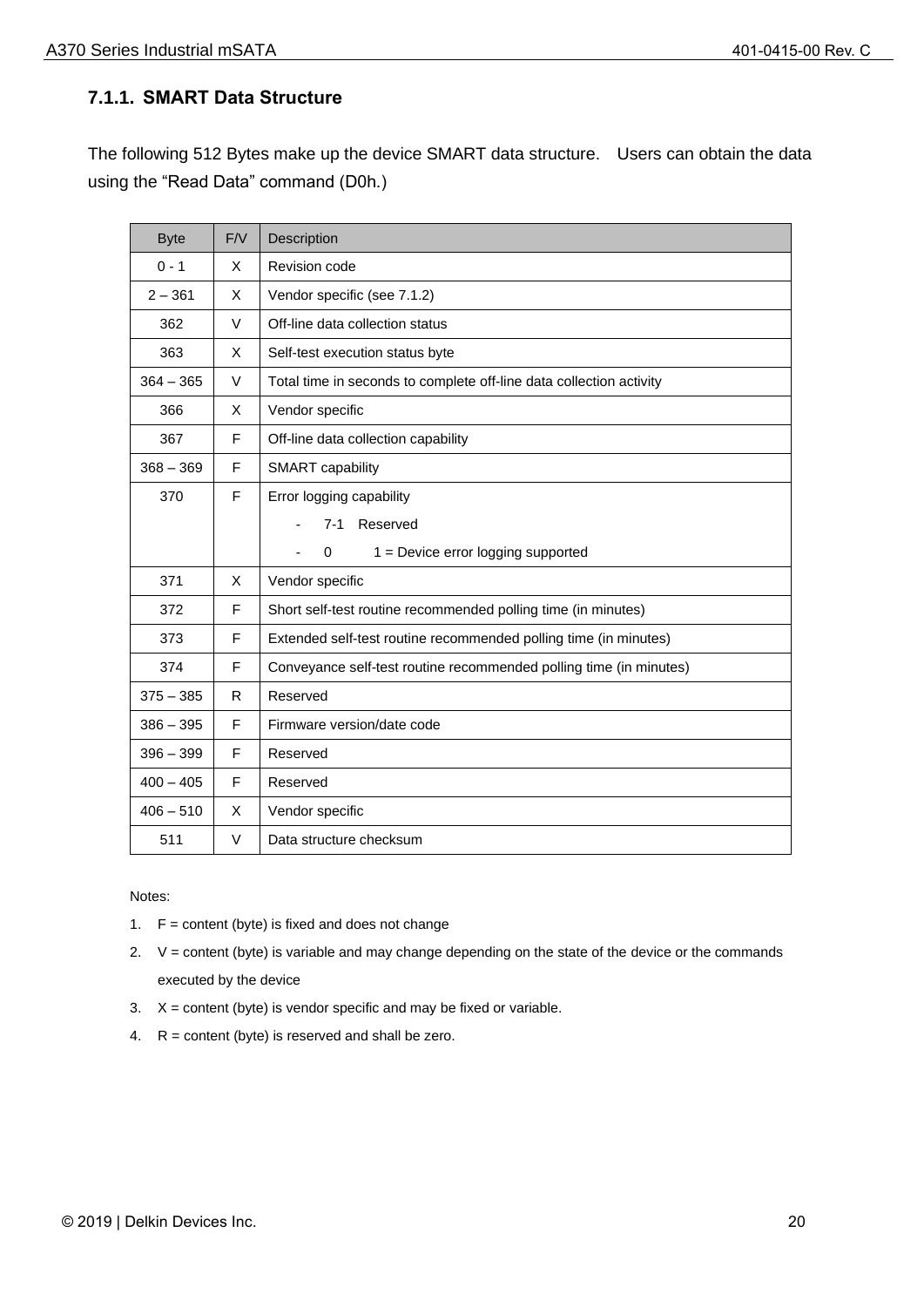#### <span id="page-20-0"></span>**7.1.2. SMART Attributes**

The following table defines the vendor specific data in byte 2 to 361 of the 512-byte SMART data.

| Attribute      | <b>Raw Attribute Value</b> |            |        |            |    | <b>Attribute Name</b> |            |                                              |
|----------------|----------------------------|------------|--------|------------|----|-----------------------|------------|----------------------------------------------|
| $ID$ (hex)     |                            |            |        |            |    |                       |            |                                              |
| 01             | <b>MSB</b>                 | $00\,$     | 00     | 00         | 00 | 00                    | 00         | <b>Read Error Rate</b>                       |
| 05             | <b>LSB</b>                 | <b>MSB</b> | 00     | 00         | 00 | $00\,$                | 00         | Reallocated sectors count                    |
| 09             | <b>LSB</b>                 |            |        | <b>MSB</b> | 00 | 00                    | 00         | Power-on hours                               |
| 0C             | <b>LSB</b>                 |            |        | <b>MSB</b> | 00 | 00                    | 00         | Power cycle count                            |
| A <sub>0</sub> | <b>LSB</b>                 |            |        | <b>MSB</b> | 00 | 00                    | 00         | Uncorrectable sector count for read/write    |
| A <sub>1</sub> | <b>LSB</b>                 | <b>MSB</b> | 00     | 00         | 00 | 00                    | 00         | Number of valid spare blocks                 |
| A <sub>3</sub> | <b>LSB</b>                 | <b>MSB</b> | 00     | 00         | 00 | 00                    | 00         | Number of initial invalid blocks             |
| A4             | <b>LSB</b>                 |            |        | <b>MSB</b> | 00 | 00                    | 00         | Total erase count                            |
| A <sub>5</sub> | <b>LSB</b>                 |            |        | <b>MSB</b> | 00 | $00\,$                | 00         | Maximum erase count                          |
| A <sub>6</sub> | <b>LSB</b>                 |            |        | <b>MSB</b> | 00 | 00                    | 00         | Minimum erase count                          |
| A7             | <b>LSB</b>                 |            |        | <b>MSB</b> | 00 | 00                    | 00         | Average erase count                          |
| A <sub>8</sub> | <b>LSB</b>                 |            |        | <b>MSB</b> | 00 | 00                    | 00         | Max erase count of spec                      |
| A <sub>9</sub> | <b>LSB</b>                 |            |        | <b>MSB</b> | 00 | 00                    | 00         | Remaining Life (%)                           |
| AF             | <b>LSB</b>                 |            |        | <b>MSB</b> | 00 | 00                    | 00         | Program fail count in worst die              |
| B <sub>0</sub> | <b>LSB</b>                 | <b>MSB</b> | 00     | 00         | 00 | 00                    | 00         | Erase fail count in worst die                |
| <b>B1</b>      | <b>LSB</b>                 |            |        | <b>MSB</b> | 00 | 00                    | 00         | Total wear level count                       |
| B <sub>2</sub> | <b>LSB</b>                 | <b>MSB</b> | 00     | 00         | 00 | 00                    | 00         | Runtime invalid block count                  |
| B <sub>5</sub> | <b>LSB</b>                 |            |        | <b>MSB</b> | 00 | 00                    | 00         | Total program fail count                     |
| B <sub>6</sub> | <b>LSB</b>                 | <b>MSB</b> | $00\,$ | 00         | 00 | $00\,$                | 00         | Total erase fail count                       |
| BB             | <b>LSB</b>                 |            |        | <b>MSB</b> | 00 | 00                    | 00         | Uncorrectable error count                    |
| CO             | <b>LSB</b>                 | <b>MSB</b> | 00     | 00         | 00 | 00                    | 00         | Power off retract count                      |
| C <sub>2</sub> | <b>MSB</b>                 | 00         | 00     | 00         | 00 | 00                    | 00         | Controlled temperature                       |
| C <sub>3</sub> | <b>LSB</b>                 |            |        | <b>MSB</b> | 00 | 00                    | 00         | Hardware ECC recovered                       |
| C <sub>4</sub> | <b>LSB</b>                 |            |        | <b>MSB</b> | 00 | $00\,$                | 00         | Reallocation event count                     |
| C <sub>6</sub> | <b>LSB</b>                 |            |        | <b>MSB</b> | 00 | $00\,$                | 00         | Uncorrectable error count off-line           |
| C7             | <b>LSB</b>                 | <b>MSB</b> | $00\,$ | $00\,$     | 00 | $00\,$                | 00         | Ultra DMA CRC error count                    |
| E <sub>1</sub> | <b>LSB</b>                 |            |        |            |    |                       | <b>MSB</b> | Total LBA's written (each write unit = 32MB) |
| E <sub>8</sub> | <b>LSB</b>                 | <b>MSB</b> | 00     | 00         | 00 | 00                    | 00         | Available reserved space                     |
| F <sub>1</sub> | <b>LSB</b>                 |            |        |            |    |                       | <b>MSB</b> | Total LBA's written (each write unit =32MB)  |
| F <sub>2</sub> | <b>LSB</b>                 |            |        |            |    |                       | <b>MSB</b> | Total LBA's read (each read unit = 32MB)     |